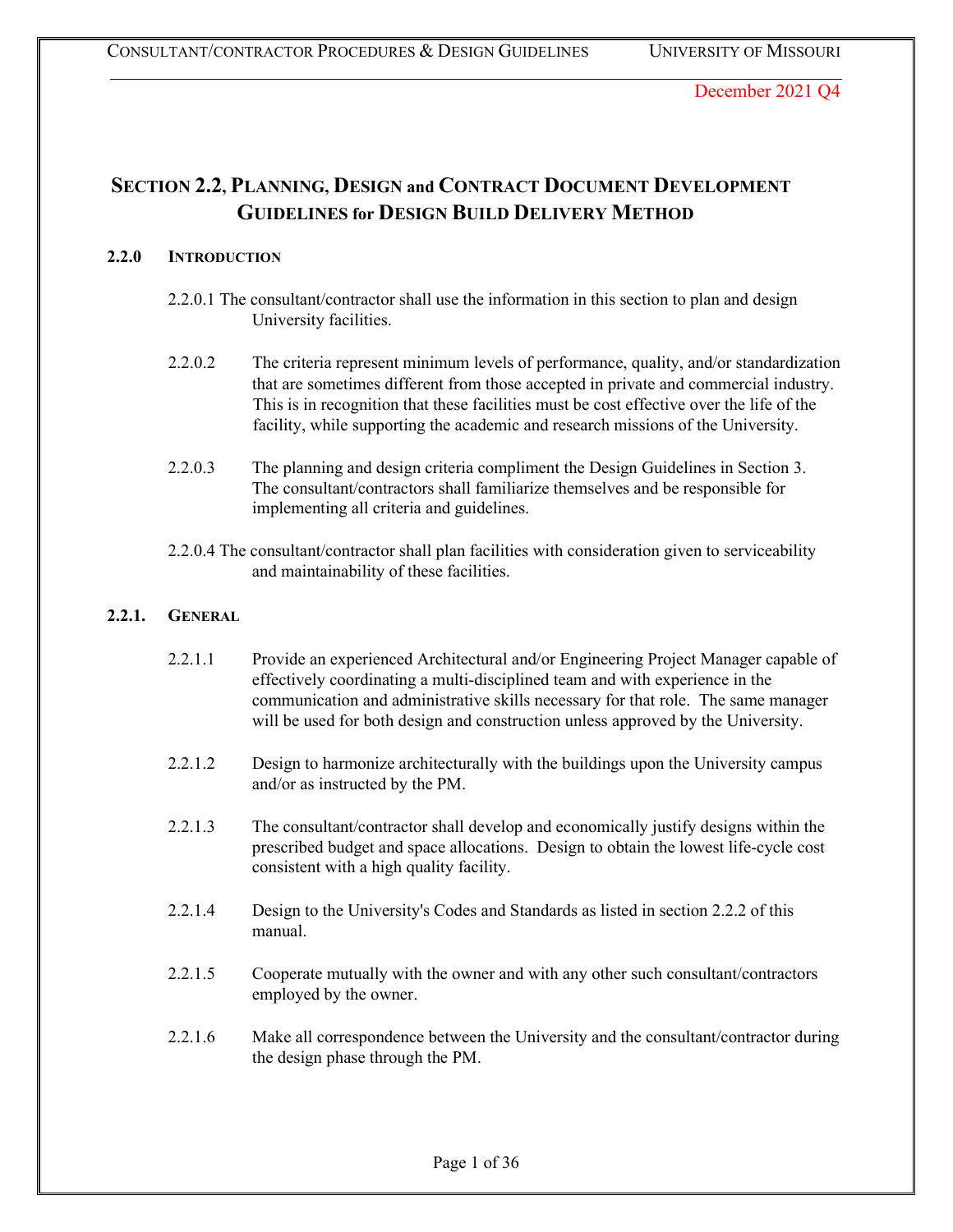### **2.2.2 BUILDING CODES AND STANDARDS FOR UNIVERSITY FACILITIES**

- 2.2.2.1 Basic Building Code Policy
	- 2.2.2.1.1 All University facilities shall comply with the International Code Council [ICC] Codes.
	- 2.2.2.1.2 Codes and standards required by accreditation agencies, such as the Joint Commission for Accreditation of Hospitals (JCAHO) will also be used unless the ICC requirements are more stringent.
	- 2.2.2.1.3 In the event that special design features and/or construction systems are not covered in the ICC codes, the applicable edition of the National Fire Protection Association [NFPA] family of standards and/or the NFPA 101 Life Safety Code shall be used.
	- 2.2.2.1.4 The UM FPD web site contains a list of the versions of the codes and standards that are applicable for the current calendar year.
- 2.2.2.2 **Codes** that apply to University design & construction.
	- 1. ICC International Building Code and reference standards
		- 2. ICC International Fire Code
		- 3. ICC International Plumbing Code
	- 4. ICC International Mechanical Code
	- 5. ICC Existing Building Code (for Repairs, and Level 1 & 2 alterations
	- only, with preapproval from the AHJ)
	- 6. ICC International Fuel Gas Code
	- 7. ICC International Swimming Pool and Spa Code
	- 8. NFPA 13 Installation of Fire Sprinkler Systems

9. NFPA 14 Standard for the Installation of Standpipe, Private Hydrants and Hose Systems.

10. NFPA 20 Standard for the Installation of Stationary Fire Pumps for Fire Protection

11. NFPA 45 Standard on Fire Protection for Laboratories Using Chemicals 12. NFPA 51B Standard for Fire Prevention During Welding, Cutting, and Other Hot Work

- 13. NFPA 70 National Electric Code (NEC)
- 14. NFPA 72 National Fire Alarm Code
- 15. NFPA 90A Installation of Air Conditioning and Ventilating Systems
- 16. NFPA 110 Standard for Emergency and Standby Power Systems
- 17. NFPA 150 Fire and Life Safety in Animal Housing Facilities
- 18. ADA Standards for Accessible Design (DOJ)
- 19. NFPA 101 Life Safety Code (as noted in 2.2.2.1.3 above)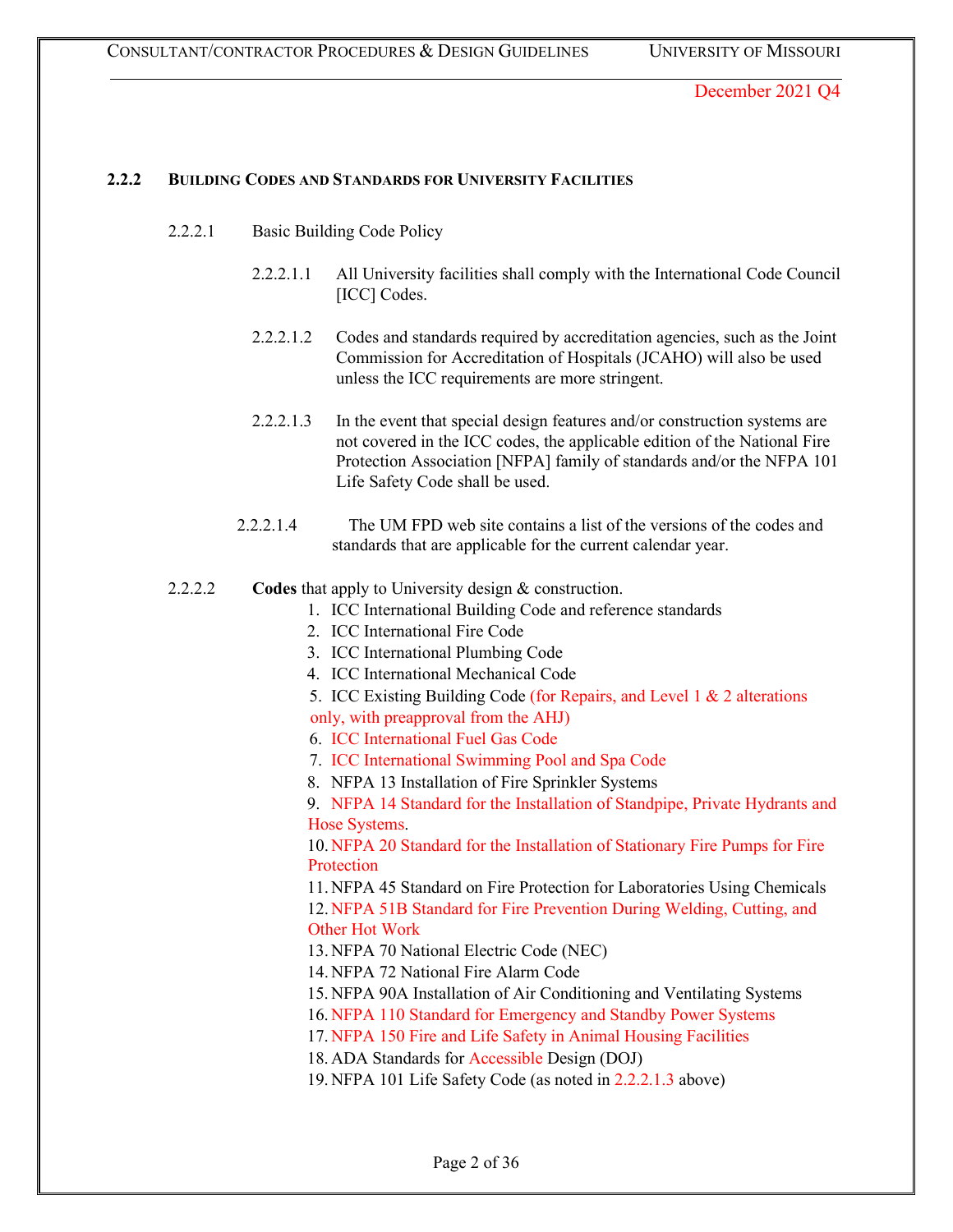20. American Society of Mechanical Engineers (ASME) Safety Code of Elevators and Escalators A17.1 and other codes as adopted by The Missouri Division of Fire Safety, Elevator Safety Unit.

- 2.2.2.3 **Standards** that apply to University design & construction.
	- 1. National Fire Protection Association (NFPA) standards
	- 2. Missouri Standard Specification for Highway Construction, Missouri State Highway Commission
	- 3. American Concrete Institute (ACI)
	- 4. American National Standards Institute (ANSI)
	- 5. American Refrigeration Institute (ARI)
	- 6. American Society for Testing and Materials (ASTM)
	- 7. Underwriter's Laboratories, Inc. (UL), Federal Specifications
	- 8. National Electrical Manufacturers Association (NEMA)
	- 9. Williams Steiger Occupational Safety and Health Act of 1970 (OSHA)
	- 10. American Society of Heating Refrigeration & Air Conditioning Engineers (ASHRAE)
- 2.2.2.4 Automatic Fire Suppression Systems. All new buildings will be designed with automatic fire suppression systems throughout. Exceptions to this requirement may be granted by the UM Director of Facilities Planning & Development for facilities such as garages, temporary facilities, etc. Work to existing facilities will be designed to meet code. However, it is highly recommended to provide automatic fire suppression systems as a part of major renovation projects.
- 2.2.2.5 The Authority Having Jurisdiction [AHJ] as referred to in the building codes is the UM Director of Facilities Planning & Development, University of Missouri System. All requests for the AHJ will be made through the Project Manager to the UM Director of Facilities Planning & Development.
- 2.2.2.6 Code Change Administration
	- 2.2.2.6.1 Changes to the ICC Code will be implemented by the January 1 following issuance. Changes to the NFPA, and other listed standards, will be adopted similarly as the ICC code. Revisions to ADA Standards will be implemented immediately.
	- 2.2.2.6.2 Projects with Design Development approval will not be required to incorporate subsequent code revisions, with the following exceptions:
		- (1) Projects where construction does not begin within 18 months of approval of design development documents or within 12 months of approval of final construction documents will be revised to incorporate subsequent code revisions.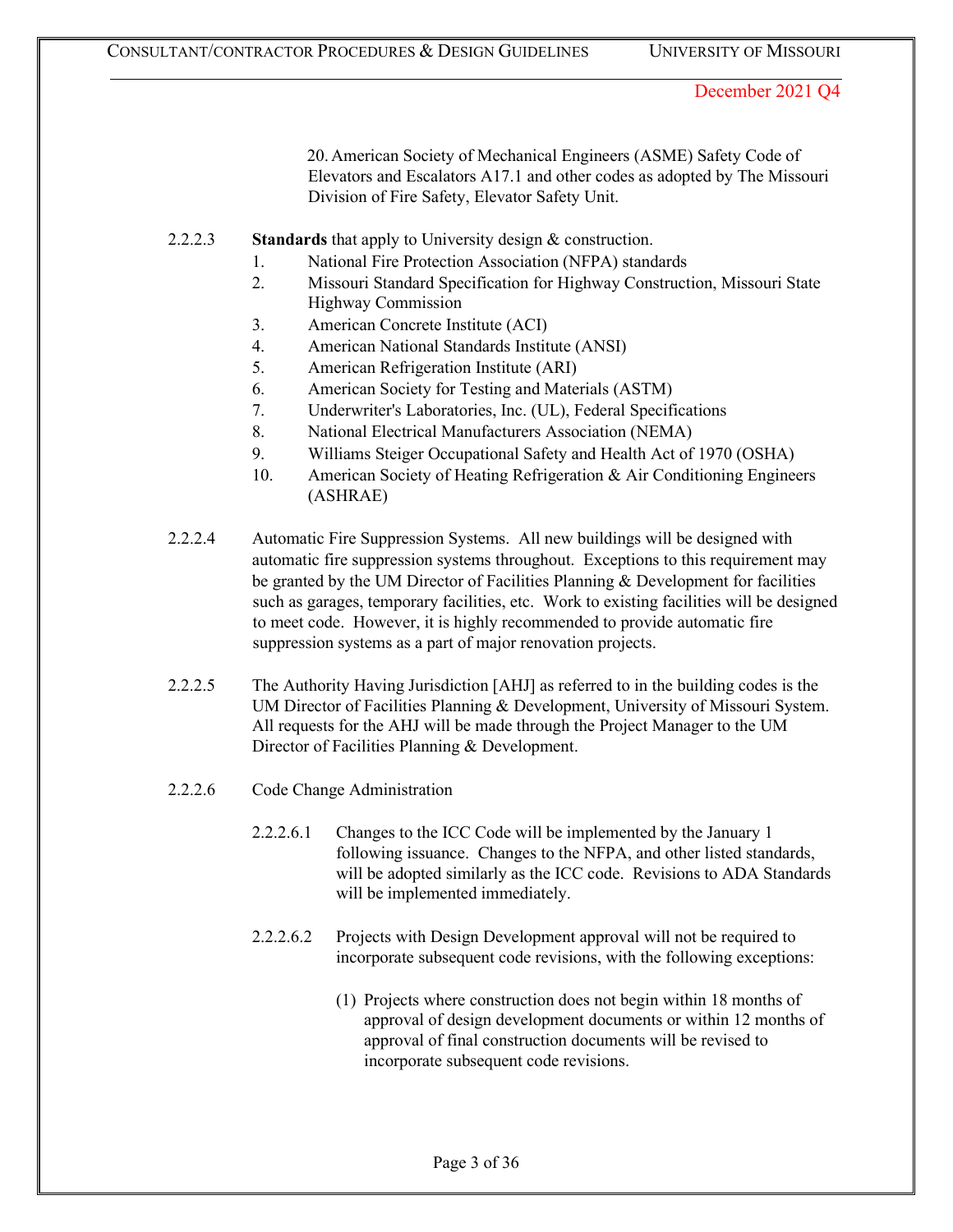- (2) Changes, which significantly improve the access, health, and safety of building occupants, will be incorporated into all projects.
- 2.2.2.6.3 The University will notify Consultant/contractors engaged in University design work of any code revisions in writing. The Consultant/contractor shall promptly advise the University Project Manager of any implications of a code revision to the design work. Any resulting abandoned work resulting from a University code revision may be eligible as an additional service under the Consultant/contractor's agreement.
- 2.2.2.7 The University's general policy is not to deviate from the adopted codes. Consultant/contractor must certify in writing on the contract document that the project has been designed in compliance with the University codes, see section 2.2.6 Contract Documents for additional information.
- 2.2.2.8 Variance Procedures
	- 2.2.2.8.1 Consultant/contractor must request approval of any code variances in writing through the University Project Manager (PM) to the UM Director of Facilities Planning & Development. The University AHJ will issue a written ruling on all requests. A code variance request must include:
		- (1) An explanation of the situation, the applicable codes, and the reason why code compliance is not possible. Copies of referenced codes, informational sketches, drawings, calculations, and other supporting material should be attached to the request.
		- (2) A discussion and recommendation related to the impact on building use and occupant safety.
		- (3) A discussion and recommendation of equivalent systems available and cost implications of each.
- 2.2.2.9 Code Compliance Report
	- 2.2.2.9.1 All projects require a Code Compliance Report. The Consultant/contractor shall perform a project code analysis before the completion of design development, but preferably during the schematic design phase. As the design proceeds, the consultant/contractor shall update the code information. The UM Code Compliance Report may vary in size and detail depending on the size of the project. At a minimum it must include basic information about the project as it relates to the applicable building codes. The basic information required includes the following: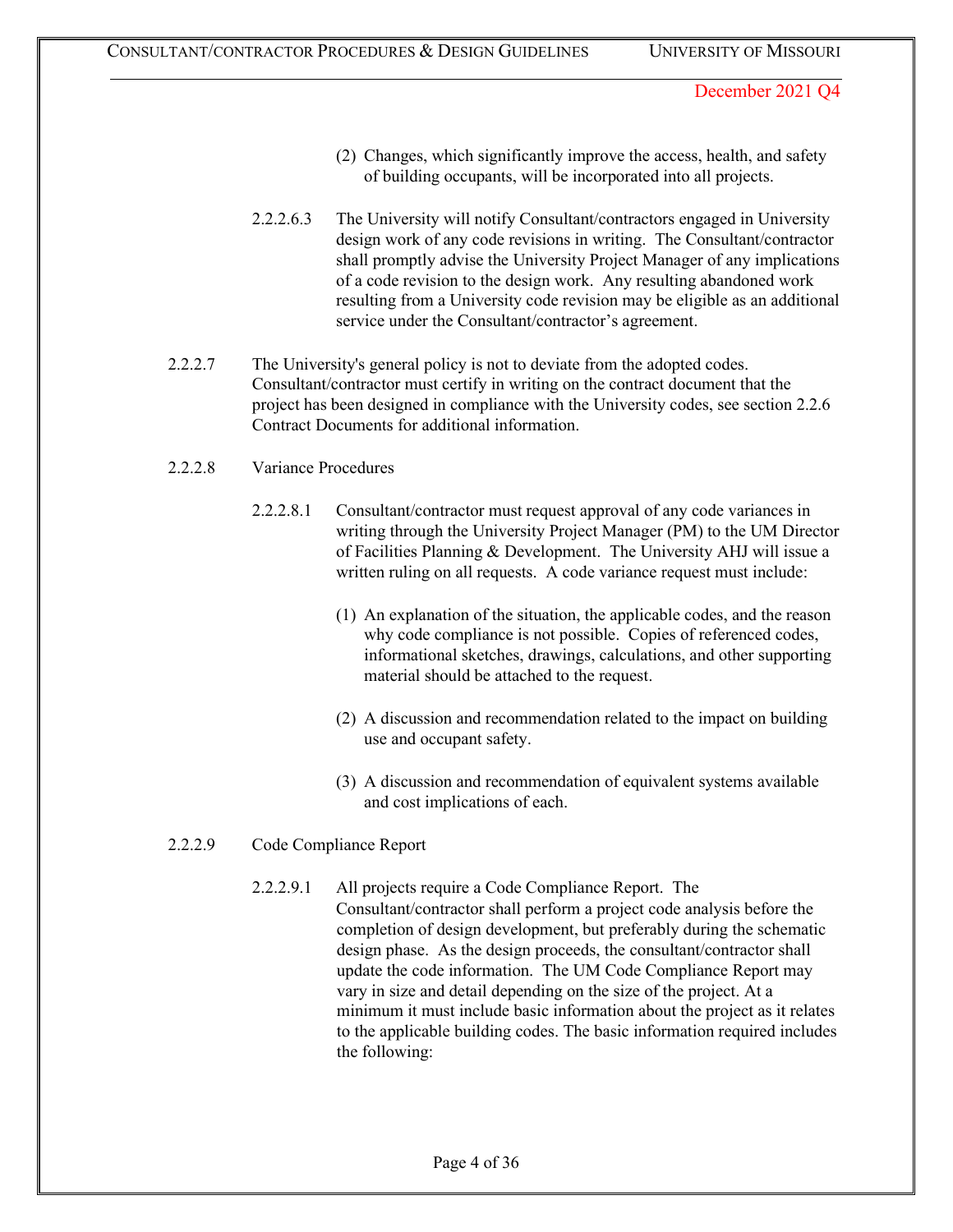- (1) Title Sheet with project name, number, location, list of consultant/contractors
	- (2) List of applicable codes
- (3) Occupancy classification (describe separated or non-separated if mixed occupancy)
	- (4) Type of construction
- (5) Building area (each story and total building area) and height (stories/feet)
	- (6) Whether fire sprinklers will be installed, and which NFPA sprinkler

standard is being followed

- (7) Whether incidental or accessory use provisions will be employed
	- (8) Allowable area calculations
	- (9) Means of egress information
	- (10) Fire resistance of structural elements (11) Seismic Design Category
	- (12) Plumbing fixture counts and calculations
		- (13) ASHRAE 90.1 Calculations
	- (14) ASHRAE 62.1 Ventilation Calculations
- 2.2.2.9.2 Other Code Compliance Report Requirements:
	- (1) In a mixed occupancy building, a floor plan showing the different occupancies in a building is required to describe the locations and treatment of the different uses. If the building is a separated occupancy building, the ratio calculations required by the code should be provided. For a non-separated occupancy building, the allowable height and area calculations for the most restrictive occupancy must be provided to support the design.
	- (2) Means of egress information includes the location, construction, size, and character of the means of egress. Every floor and all rooms and spaces must be shown on egress floor plans. Occupant loads and how they were determined must be provided. Show the number of occupants passing through egress components to confirm the egress capacity. The common path of egress and travel distances must be shown on the egress plans.
	- (3) Fire-resistance rating construction requirements for the building based on the type of construction must be provided. If the means of egress includes fire-resistance rated construction, the ratings and locations of these components must be shown on the egress plan.
- 2.2.2.9.3 All calculations shall include all design assumptions.
- 2.2.2.9.4 The code analysis will note any potential nonconforming construction. The Consultant/contractor may employ a Code Consultant/contractor to augment their design team. Failure of design work to meet the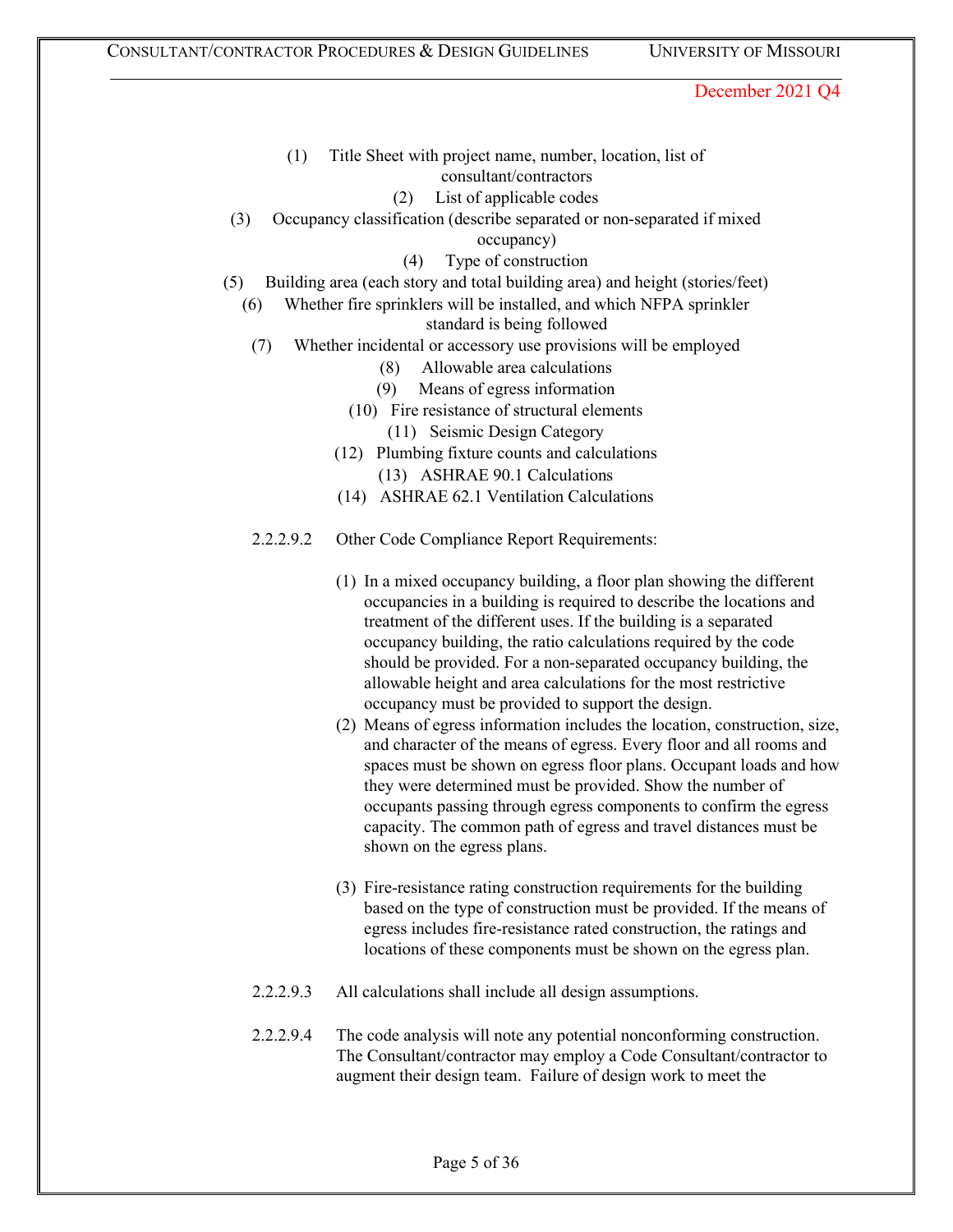established University basic building code will result in redesign at no cost to the Owner.

2.2.2.10 The University may employ an Independent Code Consultant/contractor to review designs for code compliance. This does not relive the Consultant/contractor from responsibility to design to code. On major projects, a follow-up code analysis will be performed on design development and contract documents submittals.

# **2.2.3 BASIS OF DESIGN**

- 2.2.3.1 General
	- 2.2.3.1.1 The Basis of Design shall be an electronic document created in Adobe Acrobat which contains the pertinent sections as listed in this subsection. The Basis of Design is intended to be a repository for documentation relating to the design of a project. Therefore, not all items will initially be covered, but will be added as appropriate during the design process. Sections to be contained in the Basis of Design are listed below and described in this section:
		- (1) Description of Construction
		- (2) Project Schedule
		- (3) Project Cost
		- (4) Code Analysis
		- (5) Energy and Sustainability
		- (6) Life Cycle Cost Studies
		- (7) Design Calculations
	- 2.2.3.1.2 Each of the sections above should be updated, where applicable, at each submittal phase of the design documents. Changes in the basis of design shall be noted and dated to document the change. References to emails, correspondence, or meeting minutes shall be used.

# 2.2.3.2 Description of Construction

- 2.2.3.2.1 Provide a one to two page Executive Summary summarizing the size and scope of the project including general programmatic information identifying programs and activities.
- 2.2.3.2.2 Provide background information describing the intent of the project as described and agreed to by the campus. Describe other parameters affecting definition of the problem, such as master planning issues, existing structural limitations, and site conditions. Typical subheadings might include Project Background, Space Program, Planning Issues and Design Objectives.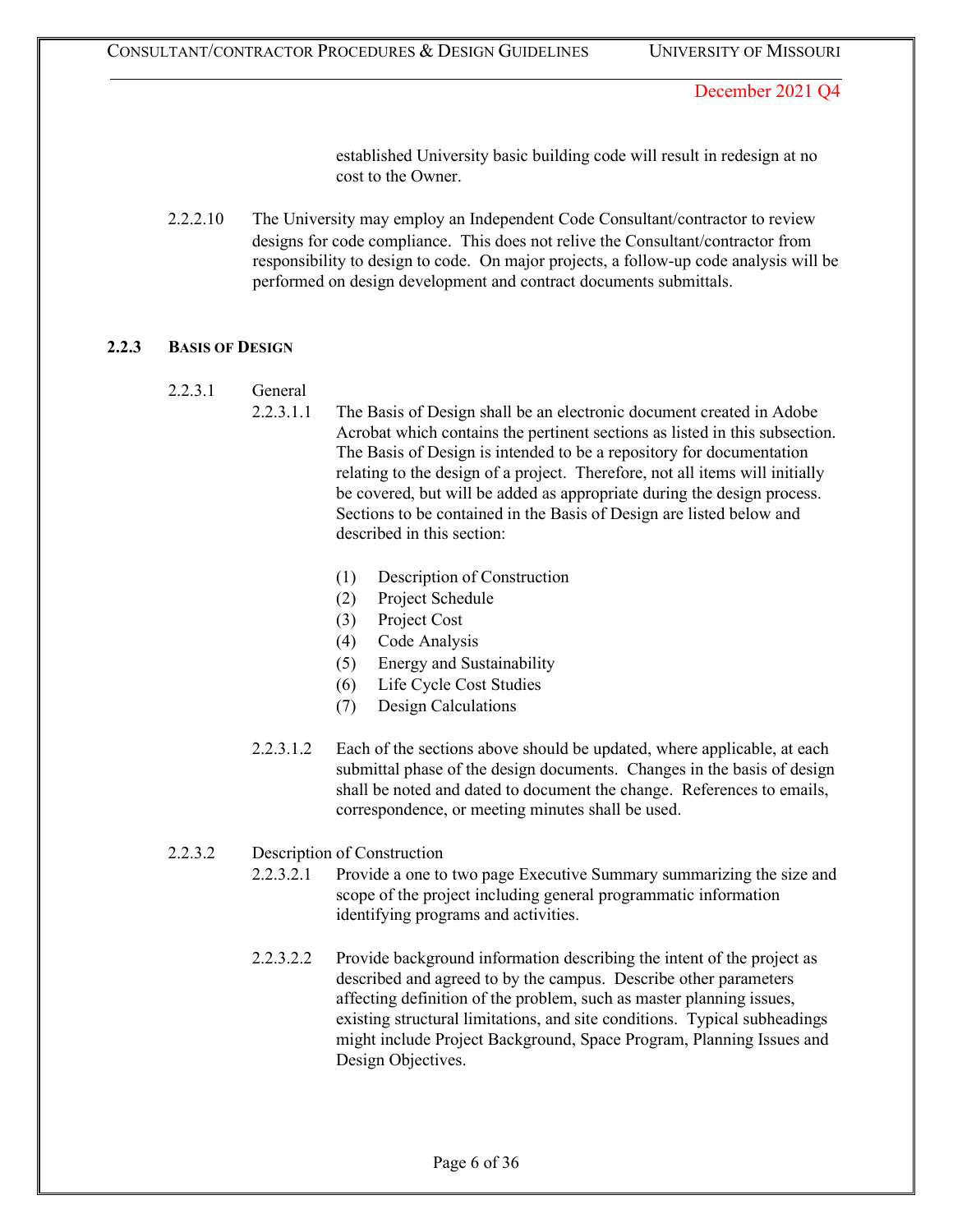2.2.3.2.3 Include a table of assignable square footage that clearly illustrates the proposed assignments of space. Column headings similar to those shown below should be used.

| Department/Type<br>of Space | Current<br>Assignments * | Proposed Assignments |     |       |
|-----------------------------|--------------------------|----------------------|-----|-------|
|                             |                          | Renovated            | New | Total |

#### 2.2.3.2.4 Description of construction. Provide a description of:

- (1) Architectural Systems including interior and exterior finishes
- (2) Structural Systems
- (3) Plumbing Systems
- (4) Mechanical Systems
- (5) Electrical Systems
- (6) Fire Protection Systems

### 2.2.3.3 Project Schedule

2.2.3.3.1 The project schedule should be developed as part of the initial proposal of the University's consultant/contractor and updated and expanded as the project develops. Typical milestones might be:

- (1) Programming
- (2) Schematic Design Submittal
- (3) Design Development Submittal (multiples if required)
- (4) Construction Document Submittal (multiples if required)
- (5) Advertise for Bids
- (6) Bid Opening
- (7) Notice to Proceed
- (8) Complete Commissioning
- (9) Substantial Completion
- 2.2.3.3.2 The consultant/contractor will provide a final logic bar chart schedule for project construction and identify the critical path. The schedule will include purchase and delivery activities and durations for all major equipment and building components.
- 2.2.3.3.3 Each phase should show the actual time used by the consultant/contractor, submittal dates of review documents, and review meeting dates.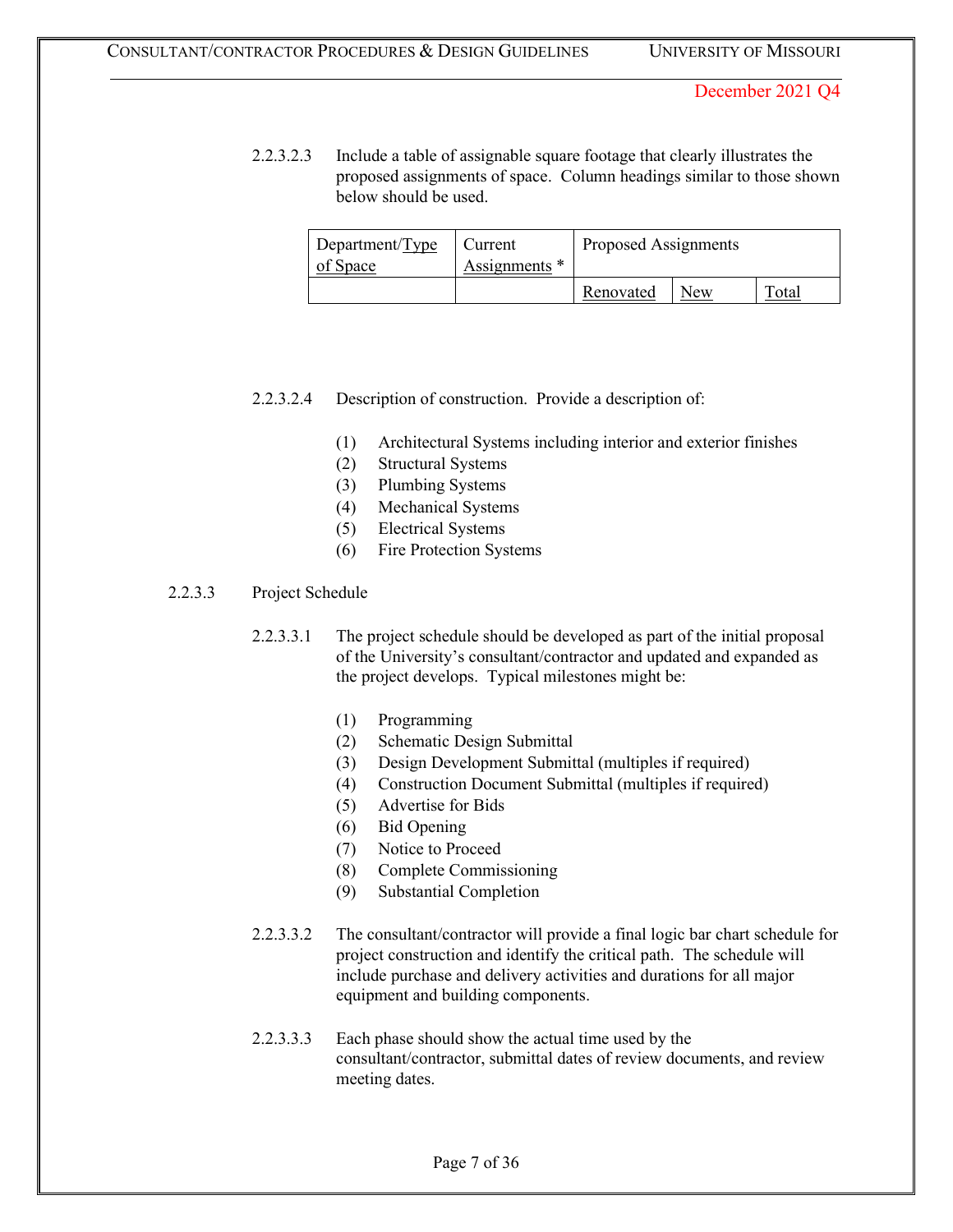- 2.2.3.3.4 Show Construction Phasing in the project schedule.
- 2.2.3.3.5 If other dates are needed such as commissioning completion dates, environmental approvals required, or other issues, they should also be included.
- 2.2.3.3.6 An approved scheduling computer program shall be used unless approved otherwise by the Project Manager
- 2.2.3.4 Project Cost Progressively more detailed construction estimates will be submitted as documents are developed.
- 2.2.3.5 Code Analysis The Code Compliance Report should be included in the Basis of Design Document.
- 2.2.3.6 Energy and Sustainability
	- 2.2.3.6.1 Minimum energy conservation requirements are specified in this section. Facility designs should also include energy conservation features beyond what is required by energy conservation standards where those features can be economically justified from a life cycle cost standpoint. Principal considerations are first cost, operational cost, maintenance cost, climatic conditions, site configuration, building orientation, building functional arrangement, building envelope, and mechanical systems as applicable to minimize the use of fossil fuels.
	- 2.2.3.6.2 The consultant/contractor shall develop an energy conservation report for each new building, building addition, or renovation:
		- (1) When total energy consumption is expected to exceed the 500 million BTU per year or the building is larger than 10,000 gross square feet
		- (2) Included as a part of the schematic design, where final selection of energy conservation features is made
		- (3) Updated during the design development and contract document phases
		- (4) For new buildings, additions, or renovations of existing buildings where total energy consumption is less than 500 million BTU per year. An energy conservation report is not required unless requested by the Project Manager (PM).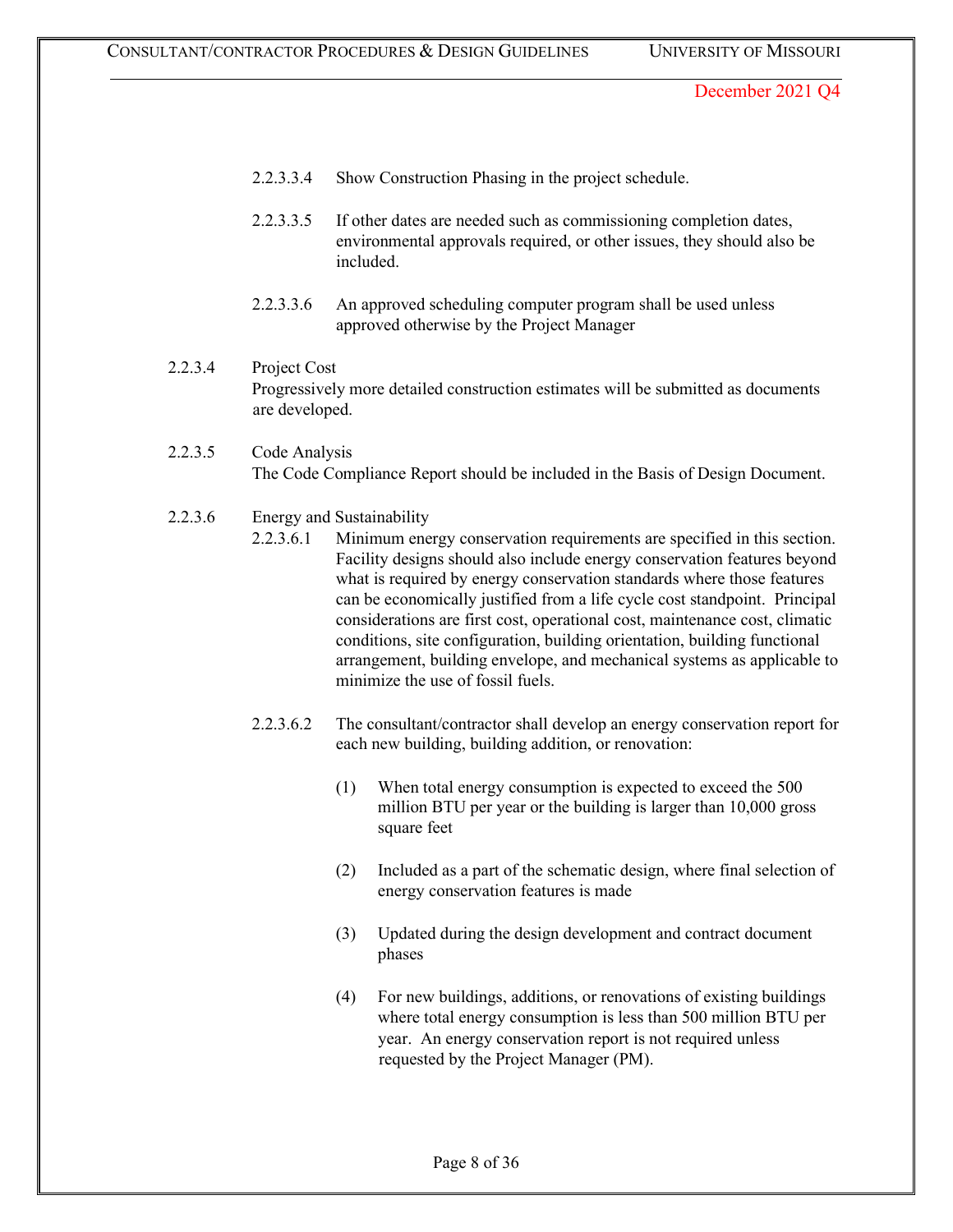- (5) An energy analysis comparing at least three (3) different alternatives is required if requested by the Project Manager.
- 2.2.3.6.3 Evaluate and document compliance with the edition of ASHRAE Standard 90.1 listed in the current [list of applicable codes and standards](https://collaborate.umsystem.edu/sites/fpd/public/docs/UM%20Code%20List.pdf) on the University's FPD website.
	- (1) Compliance must be documented at the conclusion of, design development, and contract document phases. Compliance may be documented using USDOE's COMcheck software where the approach is prescriptive or trade-off within the limits of the COMcheck software.
	- (2) If compliance is done using a performance approach or features not available in COMcheck, then appropriate computer software listed below must be used.
	- (3) If compliance is not achieved, then redesign is required.
- 2.2.3.6.4 The following computer programs are approved where required by the compliance approach selected:
	- (1) BLAST
	- (2) DOE-2
	- (3) TRACE 700
	- (4) CARRIER HAP
- 2.2.3.6.5 Energy conversion values, from 10 CFR Part 436 are:

| Electricity                           | 3,412 BTU/KWHr           |
|---------------------------------------|--------------------------|
| Fuel Oil $(\#2)$                      | 137,000 BTU/gallon       |
| Natural Gas                           | 1,030 BTU/cubic feet     |
| Liquefied Petroleum Gas (LPG) propane | $21,560$ BTU/pound       |
| Coal                                  | 24,500,000 BTU/short ton |
| Steam (80% boiler and 15% line loss)  | 1,390 BTU/pound          |

- 2.2.3.6.6 Design Conditions by campus:
	- (1) MU, S&T, UMSL:
		- (a) Summer: 95° F db, 77°F wb (78°F wb for 100% OA systems)

(b) Winter: -1°F db

- (c) Energy Analysis: St. Louis data
- (2) UMKC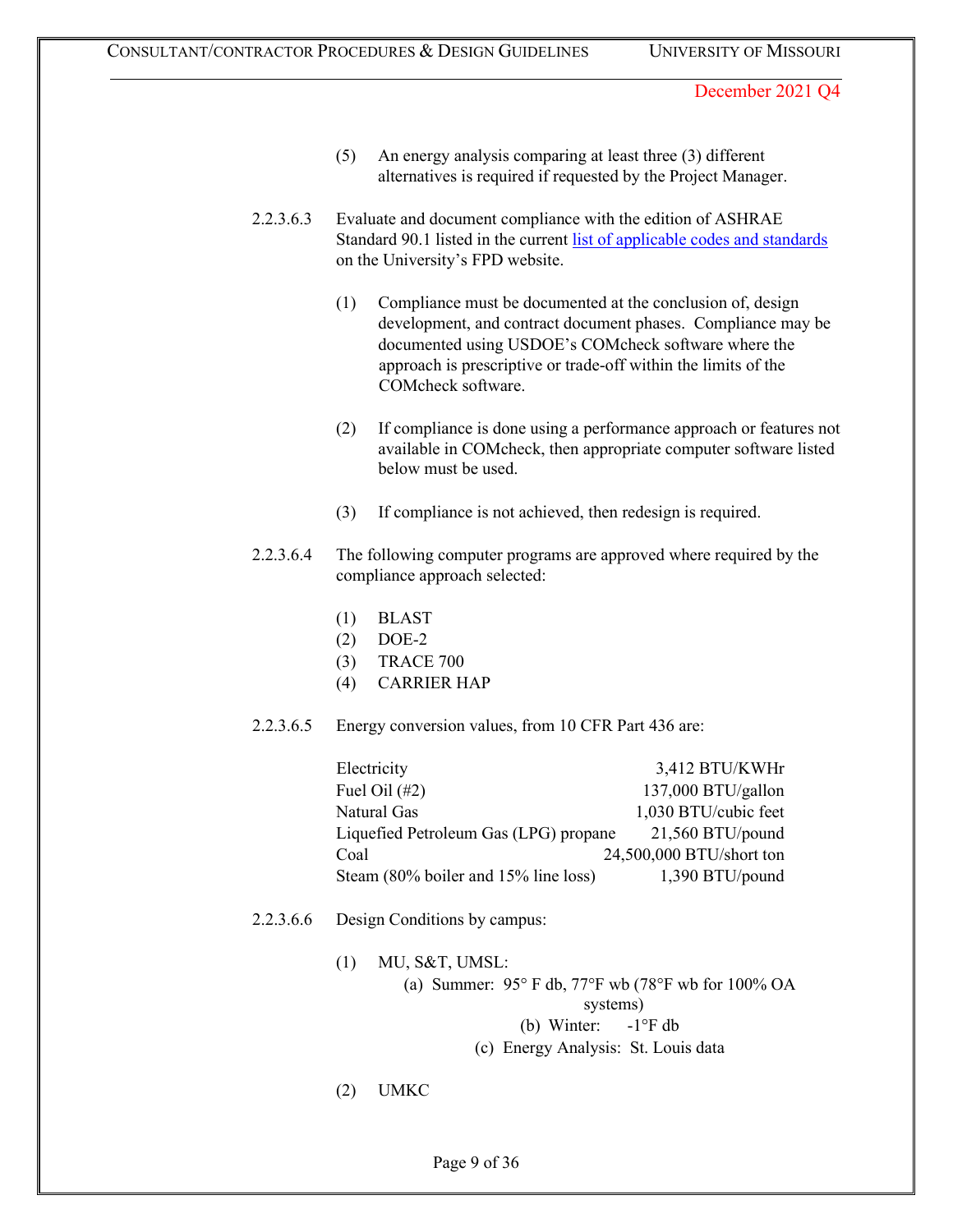- (a) Design Conditions same as Columbia (b) Energy Analysis: Kansas City data
- 2.2.3.6.7 Specific criteria listed in this manual supersede both ICC and ASHRAE requirements.
- 2.2.3.7 Life Cycle Cost Alternatives Provide Life Cycle Cost Alternatives as directed by the Project Manager.
- 2.2.3.8 Design Calculations
	- 2.2.3.8.1 Provide a design summary documentation in an indexed report format with all assumptions and references stated. Include:
		- (1) Architectural design calculations (including occupancy classifications, type of construction, fire resistive ratings, exiting calculations, allowable building height and area, toilet fixture calculations and any unusual provisions or exceptions applicable to the project). Refer to Submittal Requirements for more information.
		- (2) Structural design calculations (including live load, roof load, snow load, wind load, lateral soils load and seismic load calculations. Also include any unusual provisions, special loads or exceptions applicable to the project). Refer to Submittal Requirements for more information.
		- (3) Civil design calculations (including storm drainage, sanitary sewer, domestic water service and any unusual provisions or exceptions applicable to the project). Refer to Submittal Requirements for more information.
		- (4) Mechanical design calculations (including building loadings, equipment sizing, steam pipe stress analysis, annual energy usage and any unusual provisions or exceptions applicable to the project) Building load calculations shall be done using the programs listed in the performance approach method for ASHRAE Standard 90.1 compliance. Refer to Submittal Requirements for more information.
		- (5) Electrical design calculations (including fault current calculations, transformer loading, circuit sizing, building energy usage and any unusual provisions or exceptions applicable to the project). Refer to Submittal Requirements for more information.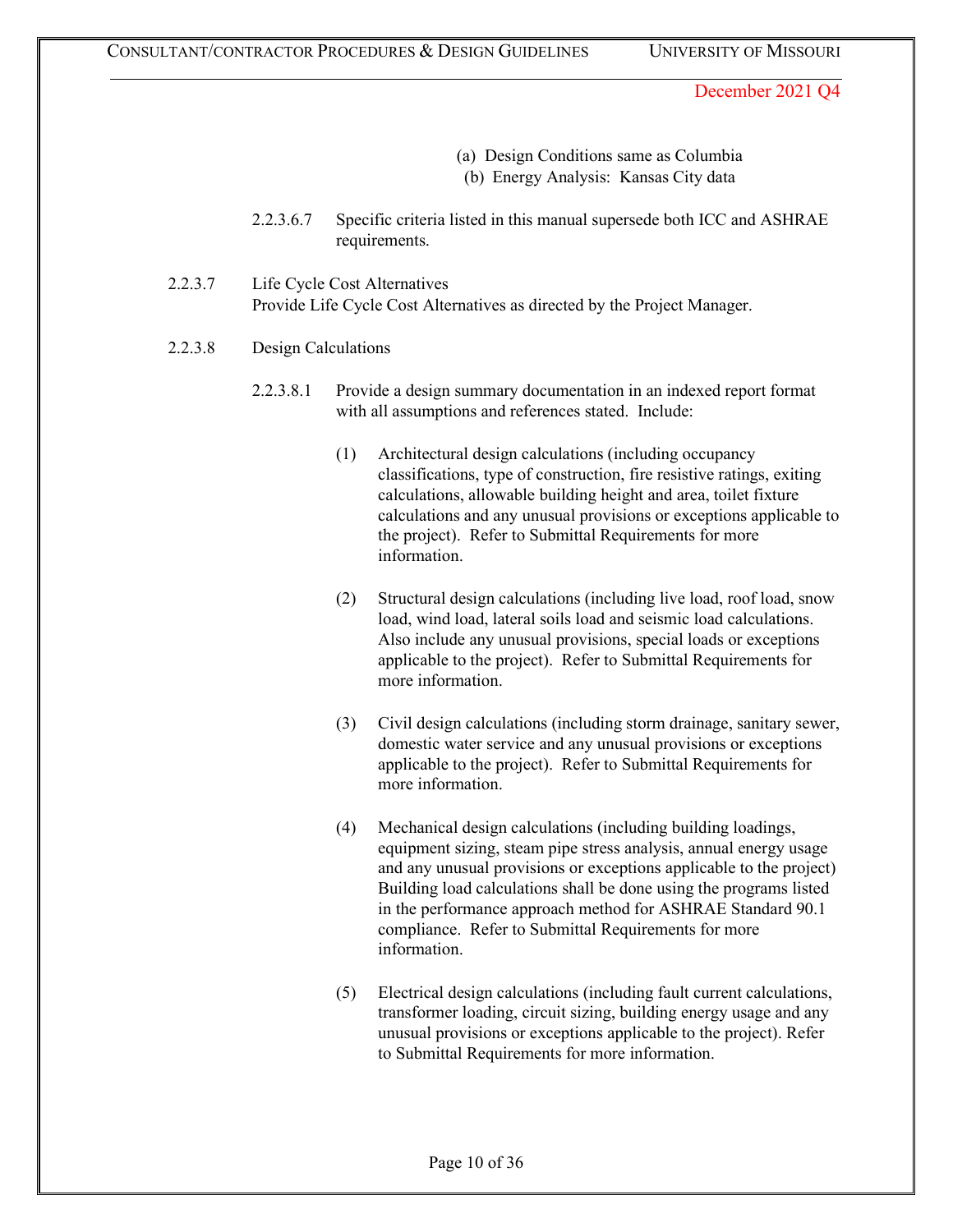- (6) Basis of design equipment and material information (e.g. catalog material, charts, tables, performance curves, etc.). Refer to Submittal Requirements for more information.
- 2.2.3.8.2 Where applicable design calculations shall be cross-referenced to Code Analysis section of the Basis of Design.

#### **2.2.4 STANDARD FLOOR AND ROOM NUMBERING**

2.2.4.1 Floor Plans Room Numbering and Usage Consultant/contractor shall provide floor plans showing room usage and a space for room number to PM who will provide room numbers to consultant/contractor to include on drawings.

#### **2.2.5 BUILDING AREAS DEFINITIONS**

#### 2.2.5.1 Gross Area

- 2.2.5.1.1 Gross Area is the sum of the floor areas of the building included within the outside faces of exterior walls for all stories or areas having floor surfaces. Gross area is gross square feet (GSF).
- 2.2.5.1.2 Calculate gross area by measuring from the outside face of exterior walls, disregarding cornices, pilasters, buttresses, etc., which extend beyond the wall face. Gross area includes basements (except unexcavated portions), attics, garages, enclosed porches, penthouses, mechanical equipment floors, lobbies, mezzanines, balconies (inside or outside) utilized for operational functions, and corridors, provided they are within the outside face lines of the building. Stairways, elevator shafts, mechanical service shafts, and ducts count as gross area on each floor through which the shaft passes. Exclude open courts and light wells, or portions of upper floors eliminated by rooms or lobbies rising above single-floor ceiling height.

### 2.2.5.2 Net Assignable Area

- 2.2.5.2.1 Net Assignable Area is the sum of all areas on all floors of a building assigned to, or available for assignment to, an occupant, including every type of space functionally usable by an occupant (except spaces defined as custodial, circulation, mechanical, and restroom areas). Net assignable area is assignable square feet (ASF).
- 2.2.5.2.2 Calculate assignable area by measuring from the inside finishes of surfaces that form the boundaries of the designated areas. Do not include unusable areas having less than 6'6" clear headroom. Include space subdivisions for offices, classrooms, laboratories, seminar and conference rooms, libraries, file rooms, storage rooms, etc., including those for special purposes (e.g.,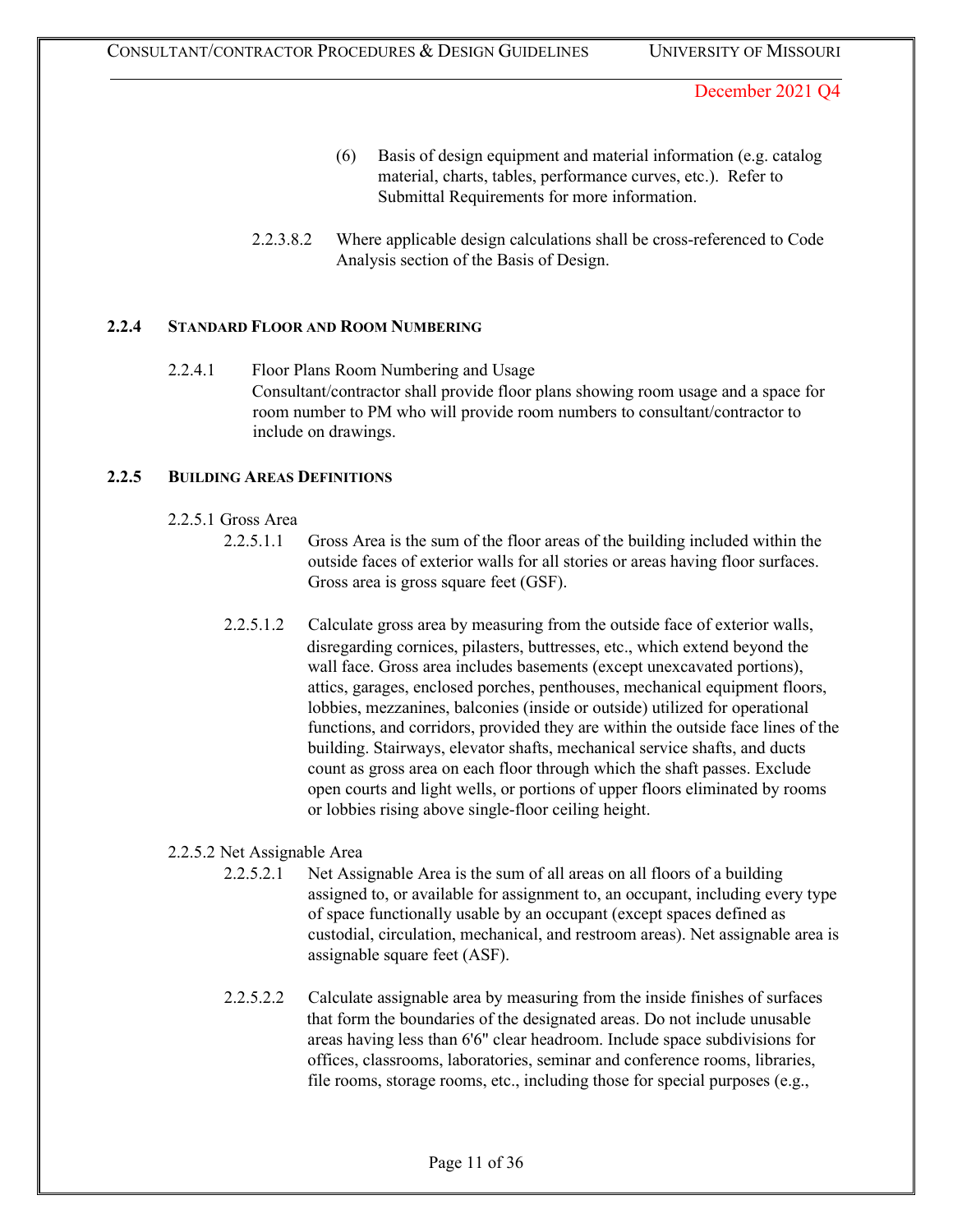auditoriums, cafeterias, TV studios, faculty and student locker and shower rooms, maintenance and repair shops, garages), which can be put to useful purposes in accomplishment of the institution's mission. Deductions are not made for columns and projections necessary to the building.

### 2.2.5.3 Nonassignable Area

2.2.5.3.1 Nonassignable area is the building area that is not available for assignment to building occupants but is necessary for the general operation of the building. By definition, nonassignable area consists exclusively of the following: circulation, custodial, mechanical, and restroom areas. Calculate nonassignable area the same as assignable area.

#### **2.2.6 Contract Documents**

2.2.6.1 General

- 2.2.6.1.1 There shall be no duplication between portions of the contract documents; all documents shall be complementary.
- 2.2.6.1.2 Contract documents shall be complete and ready for seals and signatures. Contract document originals will be sealed, signed and dated by the architect or engineer of record prior to printing of bid documents.
	- (1) Exception: Documents prepared by a non-licensed specialty consultant/contractor such as a lab planner, food service consultant/contractor, etc are not required to be sealed. Verify with PM whether these drawings are required to be sealed.
- 2.2.6.1.3 All corrections to drawings and specifications identified during design development and subsequent intermediate reviews will be completed. Each design submittal phase will not be accepted until these corrections have been made and accepted. All code comments also must be addressed in writing and accepted by the AHJ.
- 2.2.6.1.4 The consultant/contractor, at the direction of the PM, will incorporate drawings that illustrate the location of any expected asbestos containing materials. The consultant/contractor will not be responsible for the identification and removal of asbestos.

#### 2.2.6.2 Design Documents

- 2.2.6.2.1 General
	- (1) The term "Drawings" refers to the graphic portrayal of elements included within the scope of the contract documents.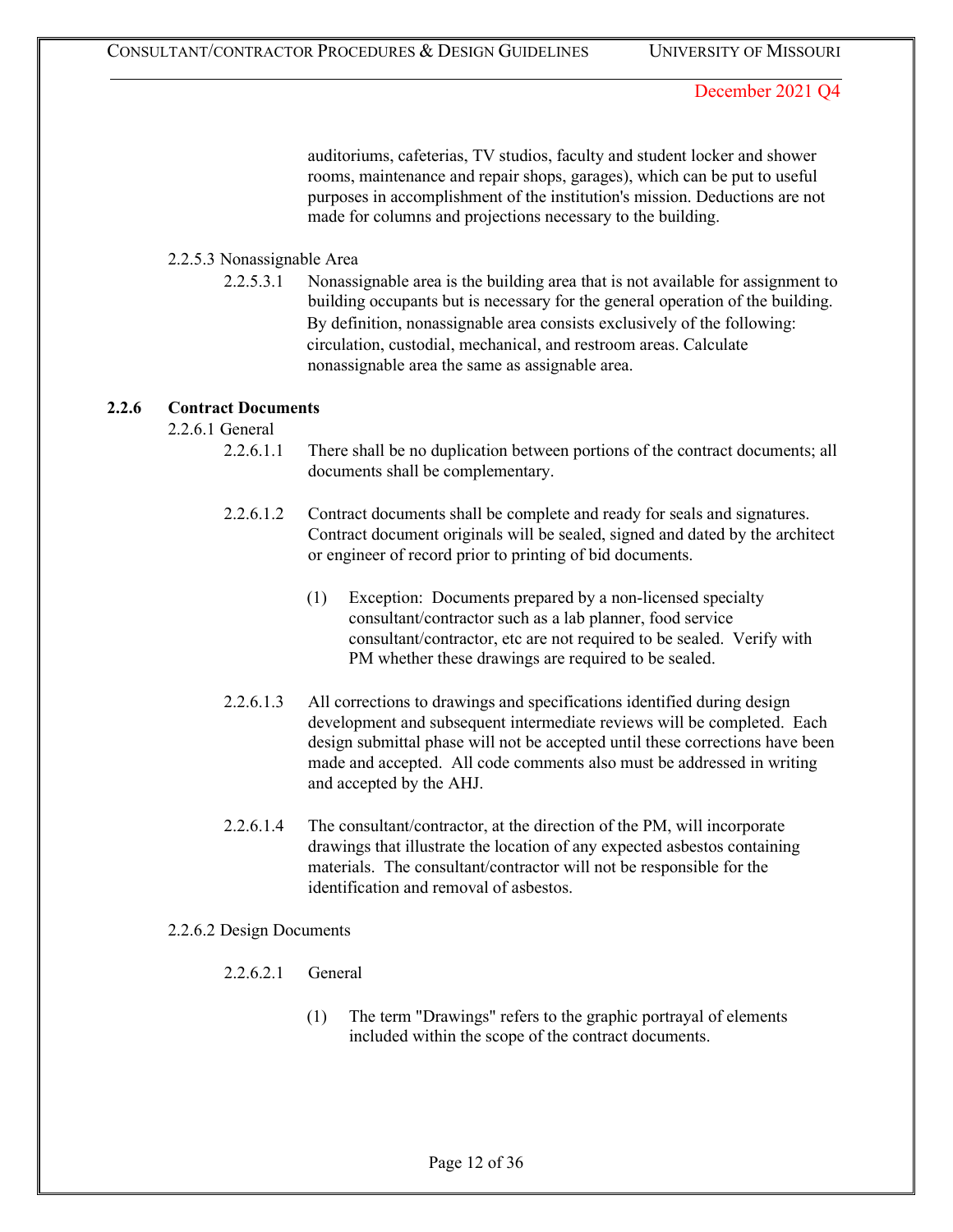- (2) Do not include names of individuals on sheets. Only show organizations.
- (3) Each drawing sheet other than the title sheet will display the following:
	- (a) Issue date
	- (b) Title of the project
	- (c) An individual sheet title
	- (d) Alphanumerical number indicating discipline and sheet number
	- (e) Scale and North Arrow
	- (f) University Project number
	- (g) For bid and construction sets the seal of a professional architect or engineer registered in the State of Missouri, signed and dated. The date on the seal applied by the registrant shall be the date the seal was applied to the drawing, not any other date. It shall be the responsibility of the registrant to apply his or her seal in a manner that meets all current rules of the [Board For Architects,](http://pr.mo.gov/apelsla.asp) [Professional Engineers, Professional Land Surveyors and](http://pr.mo.gov/apelsla.asp) [Landscape Architects.](http://pr.mo.gov/apelsla.asp) Additionally, a disclaimer shall be added to each drawing sheet as near the seal location as possible stating the architect's or engineer's takes responsibility for the drawing that is sealed and disclaims responsibility for all other sheets in the set.

#### 2.2.6.2.2 Drawing Format

- (1) The following are minimum requirements for projects involving construction of new facilities, or renovations of or additions to existing facilities.
- (2) The drawing size will be D size sheets (24" x 36"), unless otherwise directed by Project Manager (PM). The consultant/contractor will confer with the PM for drawing sizes.
- (3) Scale
	- (a) Plot, site, & utility plans can be either  $1" = 10'$  or  $1" = 20'$  scale.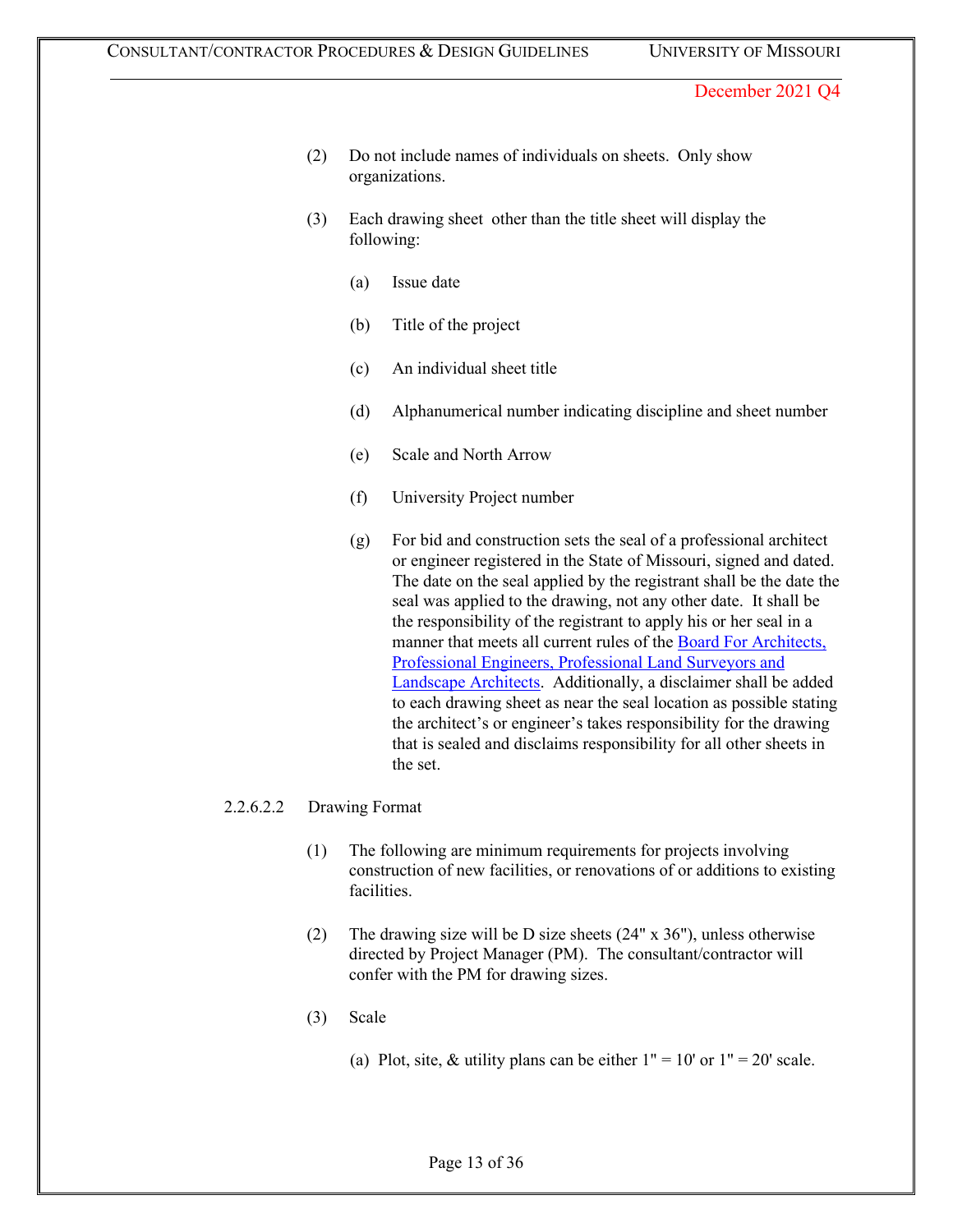- (b) Building floor plans and roof plans will be  $1/8"$  or  $1/4" = 1'$ . Odd scales such as 3/8" shall not be permitted on plan views. Location plans and plans showing contractor access routes may be smaller.
- (c) Details will be drawn at  $\frac{1}{2}$ , 1", or  $1-\frac{1}{2}$ " = 1'.
- (4) A graphic scale showing the physical length of a line or graphic will be required on every sheet. The purpose of this scale is to be able to determine the amount of reduction that has been done to a drawing from its original format. If in doubt, the consultant/contractor shall request clarification and approval by the PM.
- (5) Completed drawings shall be CAD produced and will be of excellent quality for the production of good duplicates.
- (6) Drawings will be divided into disciplines adapted from the U.S. National CAD standard.
- (7) The drawings will be labeled and assembled as follows: Cover Sheet, Code Analysis Sheet (designated G-101), G-General, H-Hazardous Materials, V-Survey, B-Geotechnical, C-Civil, L-Landscape, SStructural, A-Architectural, I-Interiors, Q-Equipment, F-fire Protection, P-Plumbing, M-Mechanical, E-Electrical, TTelecommunications.
- (8) Individual drawing numbers will use the following sheet identification methodology: AA-TNN where: The discipline designation consisting of the letter from the discipline is the first character. The second character is optional, but can be used to separate more complex sets. For example, EP would designate Electrical Power drawings as opposed to EL designating Electrical Lighting drawings. After the hyphen, the sheet type designator is used. Sheet type designators are: 0 – General (symbols, legend, notes), 1 – Plans (horizontal views), 2 – Elevations (vertical views), 3 – Sections, 4 – Large Scale Views (plans, elevations, stair sections at larger scale), 5 – Details, 6 – Schedules and Diagrams, 7 – Defined by consultant/contractor for work that does not fit elsewhere,  $8 -$ Reserved,  $9 - 3D$  Representations (isometrics, perspectives, photographs). The last two characters are the sheet sequence number.
- (9) Pertinent information should be shown only on discipline drawings applicable to that Division of work. If information must be located on drawings of a different discipline, drawings will be cross-referenced.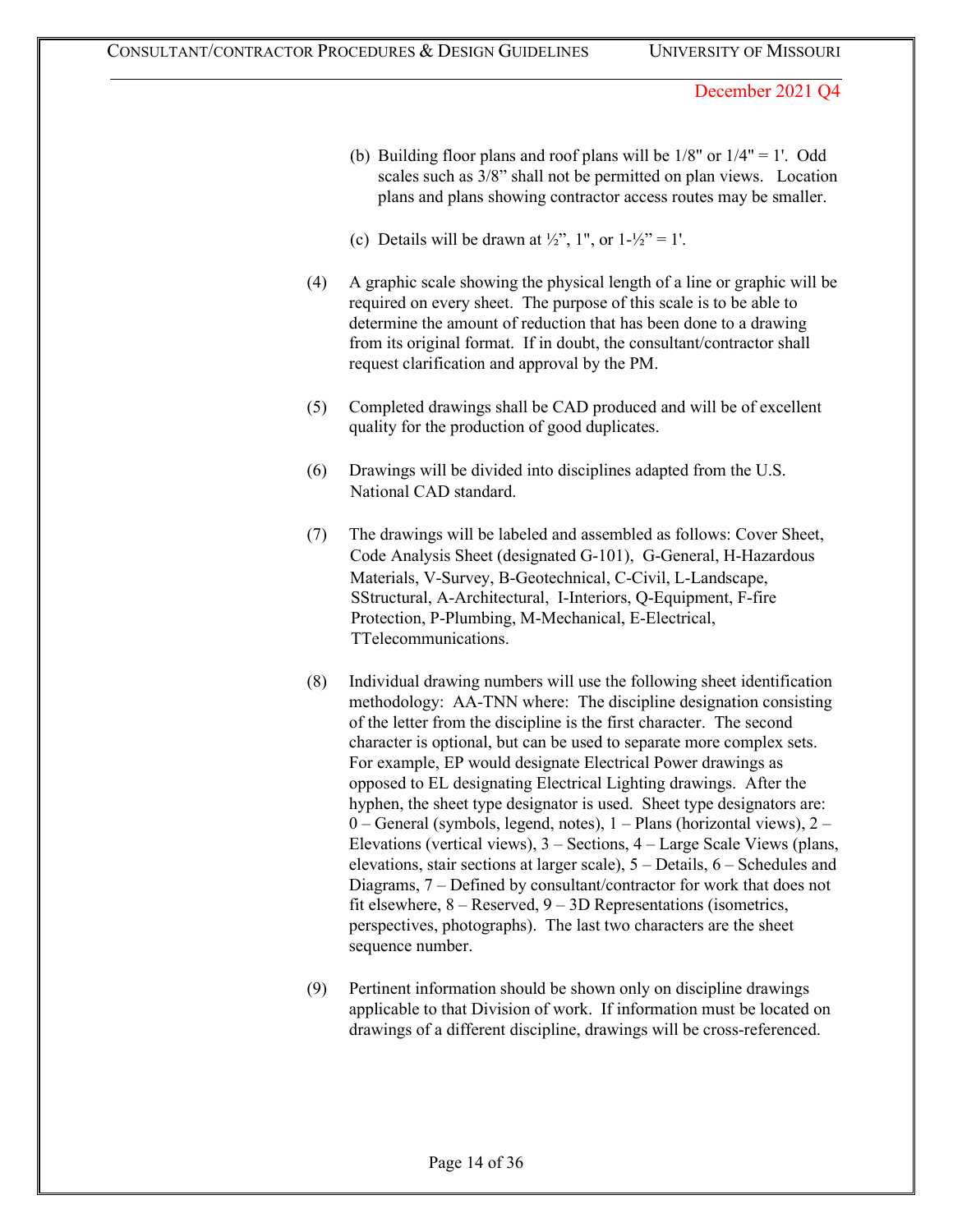- (10) Project drawings will only show information pertinent to that project. Any items not specifically used or referenced for that project shall be removed.
- (11) Door, window, room finish schedule, HVAC equipment, plumbing equipment, electrical equipment, lab equipment, food service equipment, etc. schedules will be included on the drawings.
- (12) Manufacturer and product names will be referenced in equipment schedules on the drawings.
- (13) Symbols and abbreviations used on drawings will be explained and shown on legends. Separate legends are required for each discipline and shall be on the first sheet of that discipline's drawings unless approved by the PM.
- (14) Design details will be shown on the drawings, not in the specifications.
- (15) Sections and details will be numbered and cross referenced.

### 2.2.6.2.3 Drawings

- (1) Title Sheet in each drawing set shall contain the following:
	- (a) Title of the project and University project number
	- (b) Owner's name: (University of Missouri Campus Name, For The Curators of the University of Missouri)
	- (c) Consultant/contractor's name
	- (d) Drawing index
	- (e) Site location plan
	- (f) Issue date
	- (g) Professional architect/engineer seal, signed and dated
	- (h) Consultant/contractor will certify the following on the title sheet of the drawings:

"I hereby certify these drawings and/or specifications have been prepared by me, or under my supervision. I further certify that to the best of my knowledge these drawings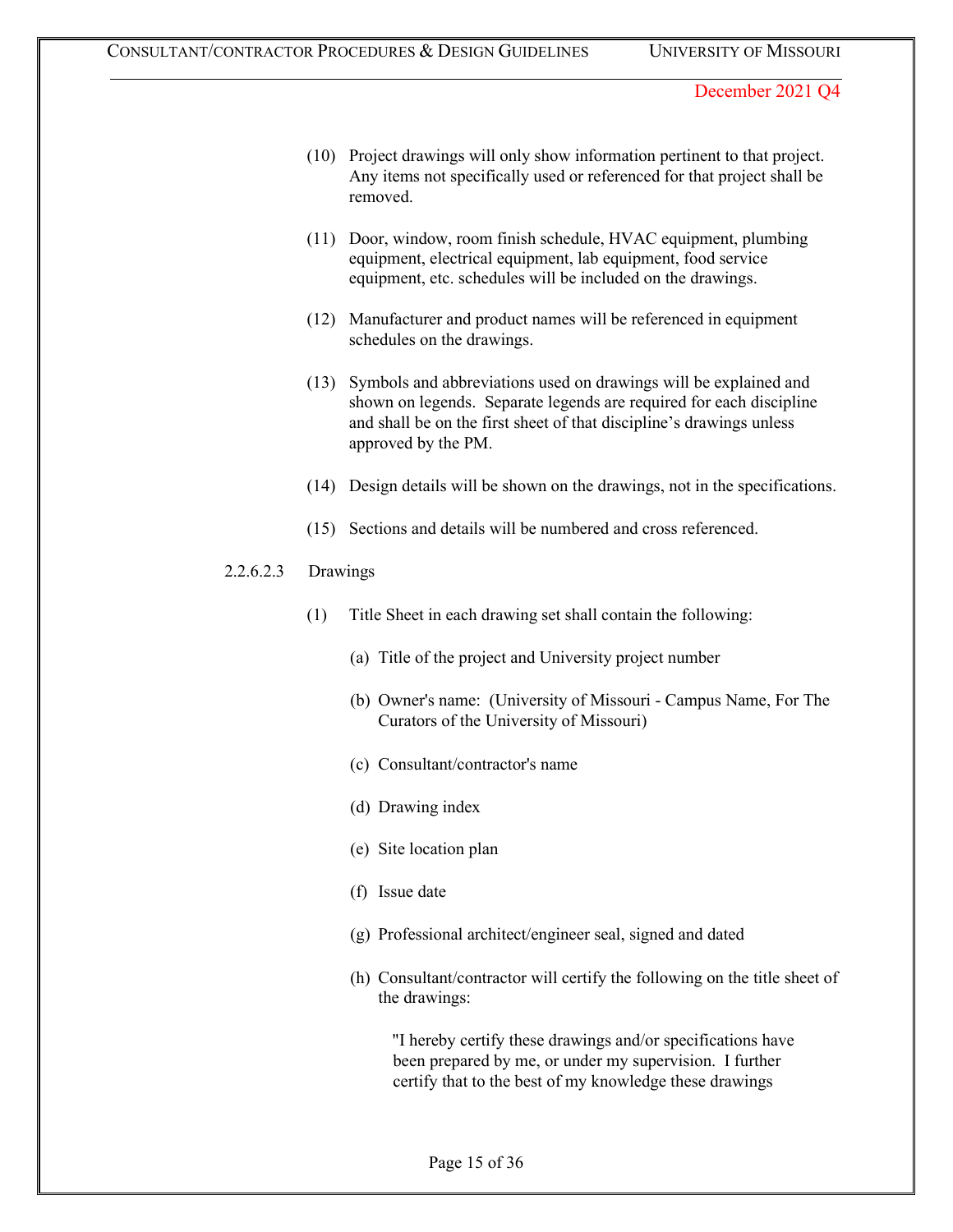and/or specifications are as required by and in compliance with the Building Codes of the University of Missouri".

Signature

(2) Code Analysis Sheet See the Code Compliance Report in this section of the Consultant Procedures and Design Guidelines and provide specific information as described under design submittals.

 $\mathcal{L}_\text{max}$  , and the set of the set of the set of the set of the set of the set of the set of the set of the set of the set of the set of the set of the set of the set of the set of the set of the set of the set of the

2.2.6.2.4 Project Manual

- (1) The term "Project Manual" refers to the written portion of the contract documents.
- (2) Consultant/contractor will use the six-digit CSI numbering system and section titles for Divisions 2 through 48.
- (3) Language of the project manual will be brief and consistent.
	- (a) Do not repeat information contained in either the General Conditions or the Special Conditions in any other section.
	- (b) Do not repeat information contained in the specifications, Divisions 2 through 48, on the drawings (except in equipment schedules).
- (4) Titles of unused divisions will remain in the table of contents with parenthetical notation on each to state "(Not Used)." No reference will be made to unused divisions in the body of the specifications.
- (5) There will be no blank spaces within sentences or within sections in the specifications. The end of each section shall be marked "End of Section".
- (6) In any set to be used for construction each architect or engineer who prepares any section of specifications contained in the Project Manual shall seal, date and sign an appropriate disclaimer as required by the statutes of the State of Missouri. This disclaimer shall list the sections of the specifications prepared by the architect or engineer and shall disclaim responsibility for all other sections. This sheet shall immediately follow the title page.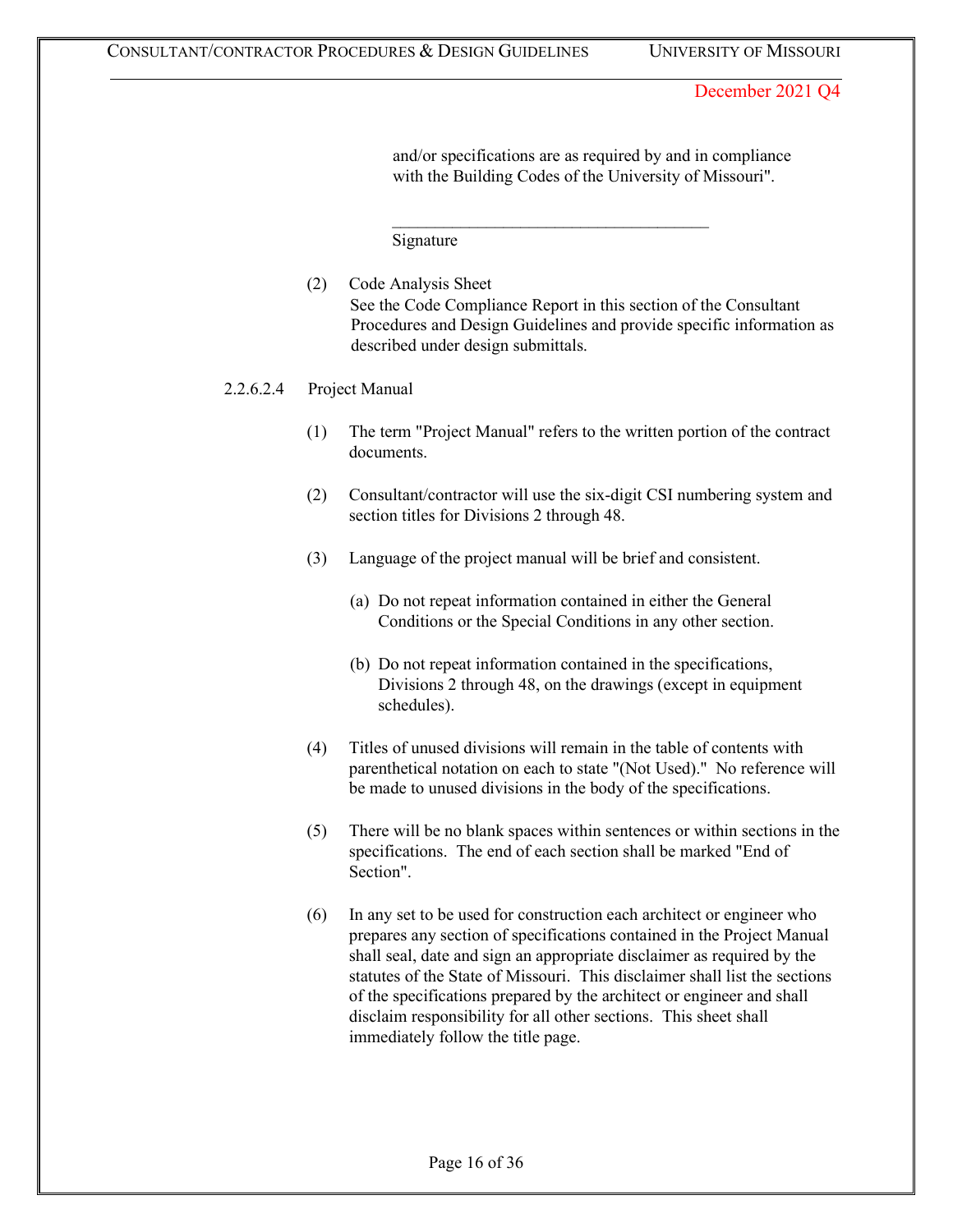- (7) Design details, schedules (other than finish hardware), sketches, and drawings will not be included in the specifications.
- (8) Specifications will indicate the type and quality of material to be used. To the greatest extent possible, all colors will be identified on the drawings or in the specifications.
- (9) A minimum of three manufacturers will be listed and the words "or approved equal" will be stated. Proprietary items that result in only a single source or manufacturer may be specified only with the approval of the PM. Criteria will specify critical parameters which will identify what constitutes an approved equal.
- (10) If asbestos containing materials are expected to be removed during the construction of the project, the University's **Asbestos Removal** [Specifications](https://collaborate.umsystem.edu/sites/fpd/public/docs/Asbestos%20Spec.docx?d=wff6c124f808a425ba3fbf813ea71f4ea) will be incorporated into Division 2 of the specifications. The current edition of the University Asbestos Removal Specification can be found at the FPD Website.
- (11) Consultant/contractor will list all required submittals, shop drawings, operation manuals, warranties and certifications in the Submittals section of the Special Conditions in Division 1. The list must be approved by the Project Manager.

### **2.2.7 PRE-DESIGN SERVICES**

Pre-Design Services can vary greatly from project to project. The consultant/contractor and the PM must clearly identify what shall be included. The following are common pre-design services and what is expected from each:

#### 2.2.7.1 Programming

Programming includes identifying the design objectives' criteria and limitations; verifying program requirements; confirming adherence to Master Plan if applicable; developing initial approximate GSF and space requirements; determining space relationships and functionality; allowing for flexibility and expandability; determining site requirements; developing a project schedule; and developing a project cost.

#### 2.2.7.2 Space Schematics/Flow Diagrams

Converting the programmed requirements to net area requirements; showing the flow and adjacencies of the functional spaces; showing flexibility and expandability.

#### 2.2.7.3 Existing Facilities Survey

Analyze existing design data including existing structural, mechanical, and electrical capabilities and deficiencies; review existing drawings for critical inaccuracies and develop required accurate drawings through field observations and measurements.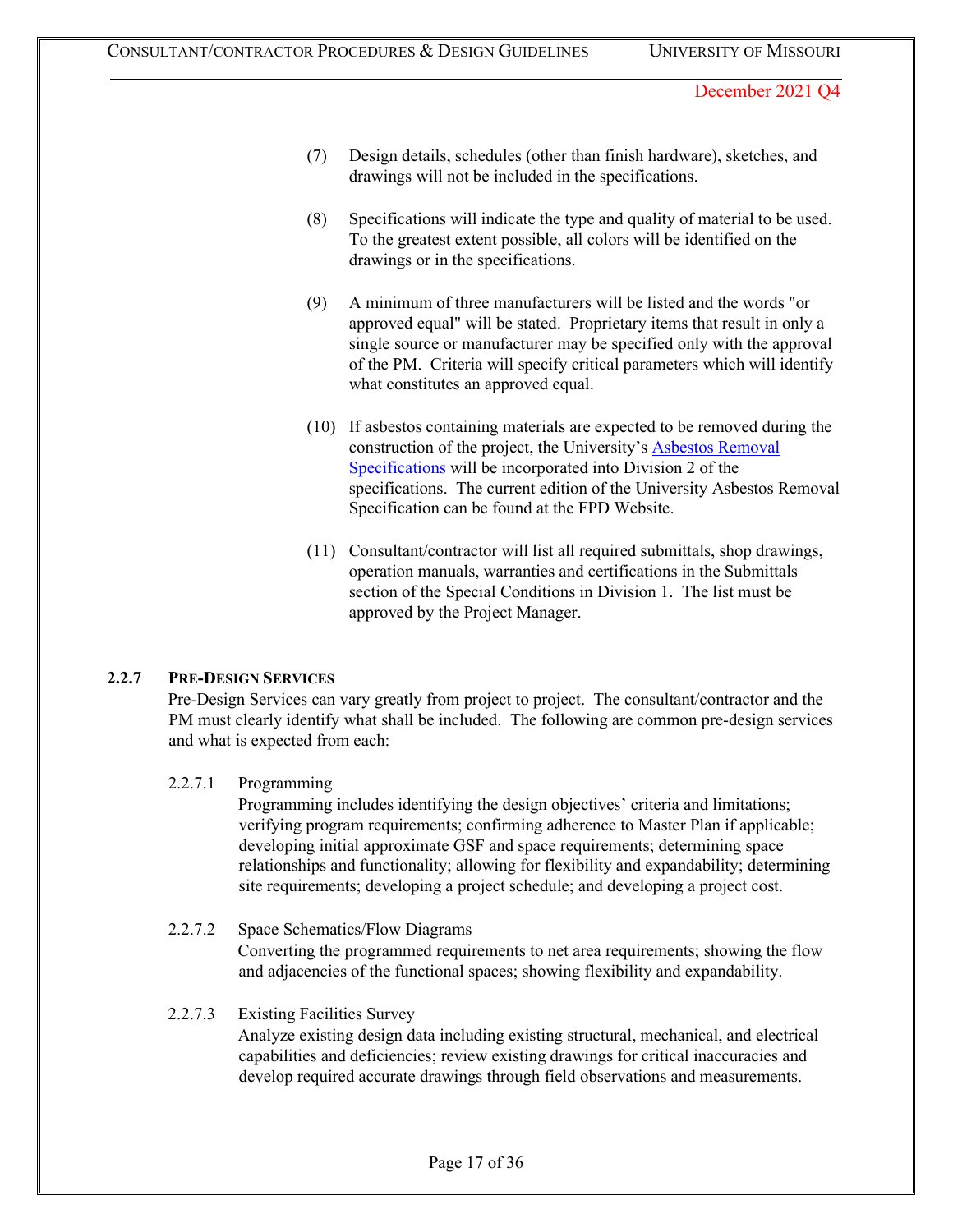# 2.2.7.4 Site Study

Identify site and utility issues such as structure placement, utility systems location and capacity, surface and subsurface conditions, review of soils report, landscaping, etc.

# 2.2.7.5 Geotechnical Engineering

The University will generally hire a geotechnical engineer to provide a geotechnical report if required by the project. The geotechnical report will include: Test borings, test pits, soil-bearing value, percolation test, ground corrosion and resistivity tests, evaluation of subsurface material and conditions, evaluation of necessary operations for anticipated subsoil conditions, and provide professional recommendations.

### 2.2.7.6 Site Survey

The University will generally hire a separate firm for the site survey. The site will be surveyed by a licensed surveyor. The survey will include description of physical characteristics; legal limitations if applicable; utility locations; written legal description; boundaries; grades and contours; existing building information; streets, alleys, and pavements; trees; inverts and depths, adjoining property and structures; adjacent drainage; right of ways and easements.

### 2.2.8 **SCHEMATIC DESIGN PHASE SUBMITTALS (15%)**

The following is the basis for the Schematic Design Phase Submission. The Project Manager may require additional information or may waive some of these requirements based on the scope of the project:

- 2.2.8.1 Code
	- 2.2.8.1.1 Drawings
		- (1) Show info listed in the Code Compliance Report (section 2.1.2.9) including fire walls, fire areas, smoke zones, travel distance, area of refuge, etc.
	- 2.2.8.1.2 Basis of Design
		- (1) Provide Code Compliance Report as required in Section 2.1.2.9

# 2.2.8.2 Site/Landscape

- 2.2.8.2.1 Drawings
	- (1) Existing Site Plan
		- a. Major Landscaping
		- b. Site Features and conditions (Existing contours, easements, setbacks, utilities, etc.)
		- c. Pave Surfaces (Streets, Sidewalks, etc)
		- d. Existing Buildings
		- e. Proposed Building
		- f. Proposed contours
		- g. Proposed utilities
- 2.2.8.2.2 Basis of Design Report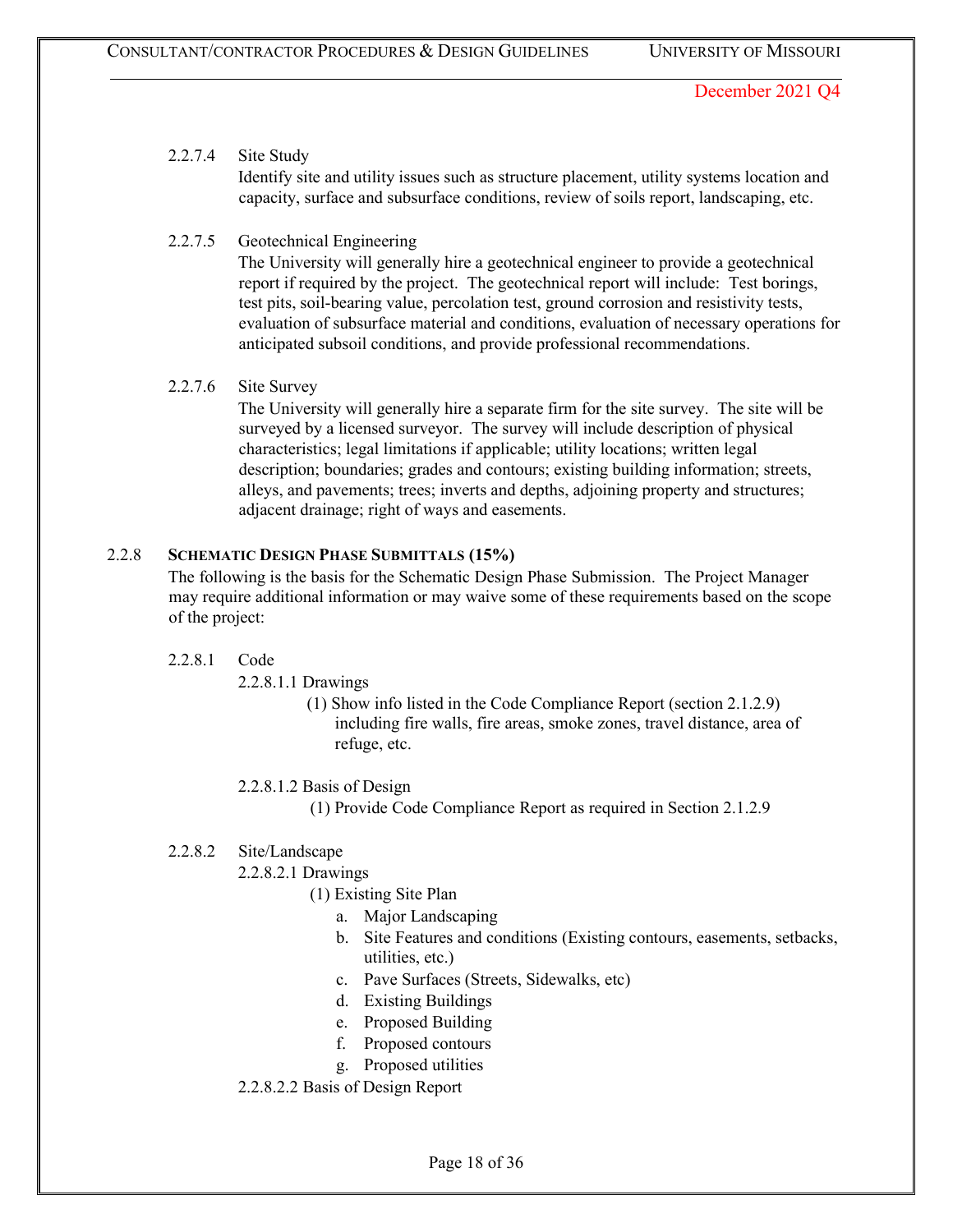- (1) Analysis/Description of Conceptual Design Solutions
	- a. Design Objectives
	- b. Site Utilities
	- c. Land forms
	- d. Site Lighting
	- e. Grading
	- f. Impact of building on site and site on build
- (2) Alternative materials, systems, and equipment
	- a. Site Utilities
	- b. Paving
	- c. Other
- 2.2.8.3 Architectural
	- 2.2.8.3.1 Drawings
		- (1) Conceptual Design Plan
			- (2) Floor Plan of each level (Including room names, dimensions, floor elevation, mechanical rooms, electrical room, telecom rooms, shafts, partition locations, janitor closets, vertical transportation, etc.)
			- (3) Demo Plan of each floor level
			- (4) Roofing Plan (show roofing concept and access or detail conditions for a re-roof project, may include photographs of existing conditions)
			- (5) Roofing Demolition Plan (for re-roof)
			- (6) Building Exterior Elevations
				- a. Indicate surface material for all areas
					- b. Indicate finish grades
				- c. Demonstrate building accessibility
				- d. Indicate floor elevations above and below grade
				- e. Indicate any significant site features in close proximity to the building.
					- f. Indicate any exterior equipment
		- (7) Building Sections
			- a. Indicate relative thickness of floors and walls
				- b. Indicate major floor elevations
				- c. Major room names or numbers
				- d. Above ceiling zoning analysis
	- 2.2.8.3.2 Basis of Design Report
		- (1) Architectural Program
		- (2) Description of interior construction and finishes
		- (3) Description of exterior finishes
		- (4) Description of roofing system and method of reroofing
		- (5) Area Analysis
		- (6) Gross Area Tabulations for net and gross design areas per floor
		- (7) Life Cycle Cost analysis of proposed roofing system
		- (8) Alternative materials, systems, and equipment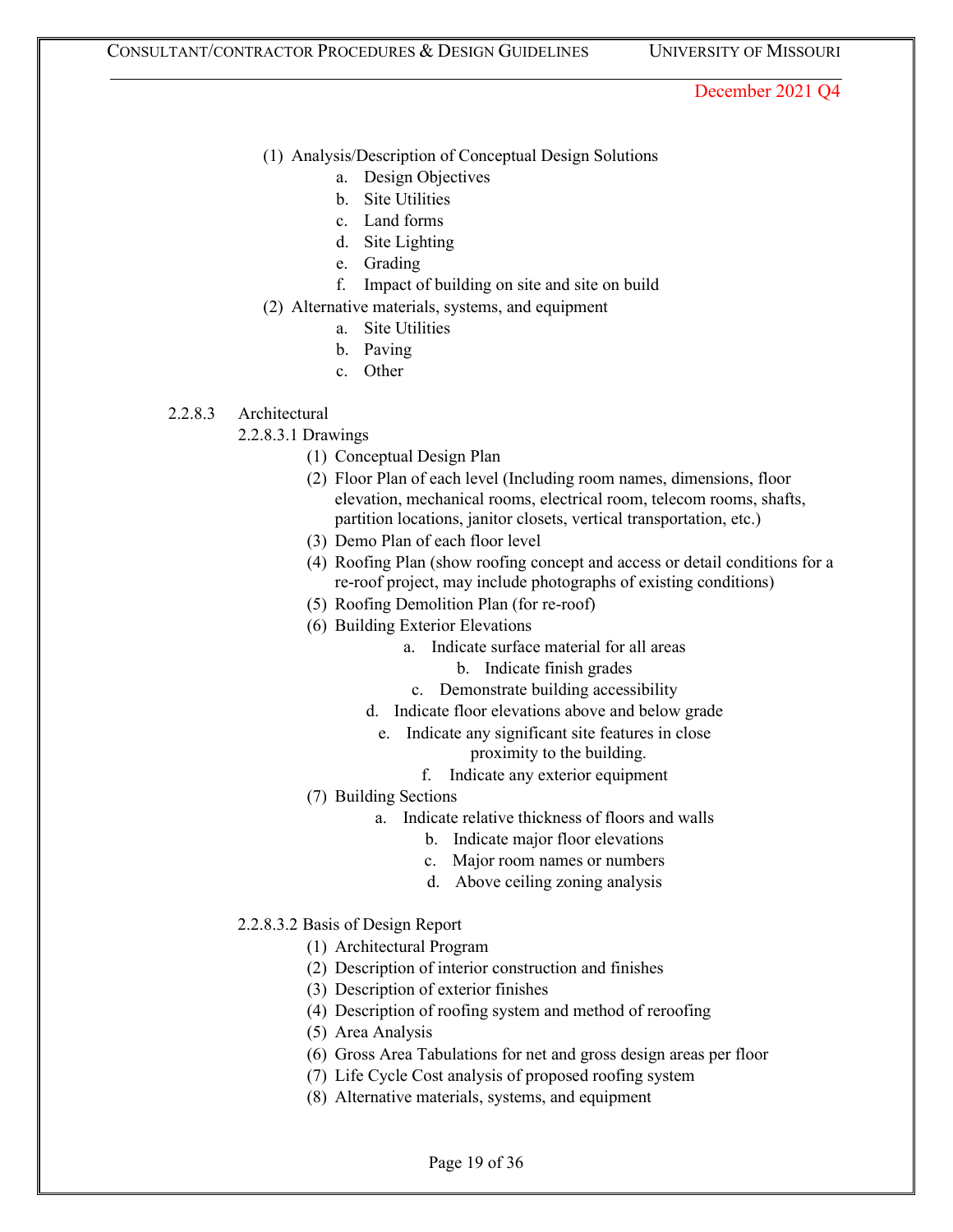- 2.2.8.4 Structural
	- 2.2.8.4.1 Drawings
		- (1) Indicate typical bay dimension and structural framing system
		- (2) Foundation Design
		- (3) Development of Alternates
	- 2.2.8.4.2 Basis of Design
		- (1) Describe existing conditions of the structural system for existing buildings.
		- (2) Describe the proposed structural system for new buildings
		- (3) Indicate soil bearing capacities
		- (4) Indicate Seismic design criteria
		- (5) Indicate design loading
		- (6) Indicate windloading

### 2.2.8.5 Mechanical

- 2.2.8.5.1 Drawings
	- (1) Locate existing mechanical equipment and show demolition
	- (2) Layout major components
	- (3) Verify locations and sizes of the mechanical rooms and shafts shown on the Architectural drawings and confirm they are adequate to meet the design standards.
	- (4) Identify connections to major utilities (Steam, Chilled Water)
	- (5) Verify Air Intakes and Exhaust are not an issue
- 2.2.8.5.2 Basis of Design
	- (1) Outline existing conditions
	- (2) Provide design conditions (Outside air temperature, Indoor air temperature, relative humidity, air changes, etc.)
	- (3) Outline the proposed system including energy recovery system
	- (4) Note any rooms with special needs
	- (5) Proposed alternatives or systems for life cycle analysis
	- (6) Alternative materials and equipment

### 2.2.8.6 Plumbing

2.2.8.6.1 Drawings

- (1) Locate existing plumbing equipment
- (2) Layout major components
- (3) Verify locations and sizes of the plumbing mechanical rooms and shafts shown on the Architectural drawings and confirm they are adequate to meet the design standards.
- (4) Identify connections to major utilities
- 2.2.8.6.2 Basis of Design
	- (1) Outline existing conditions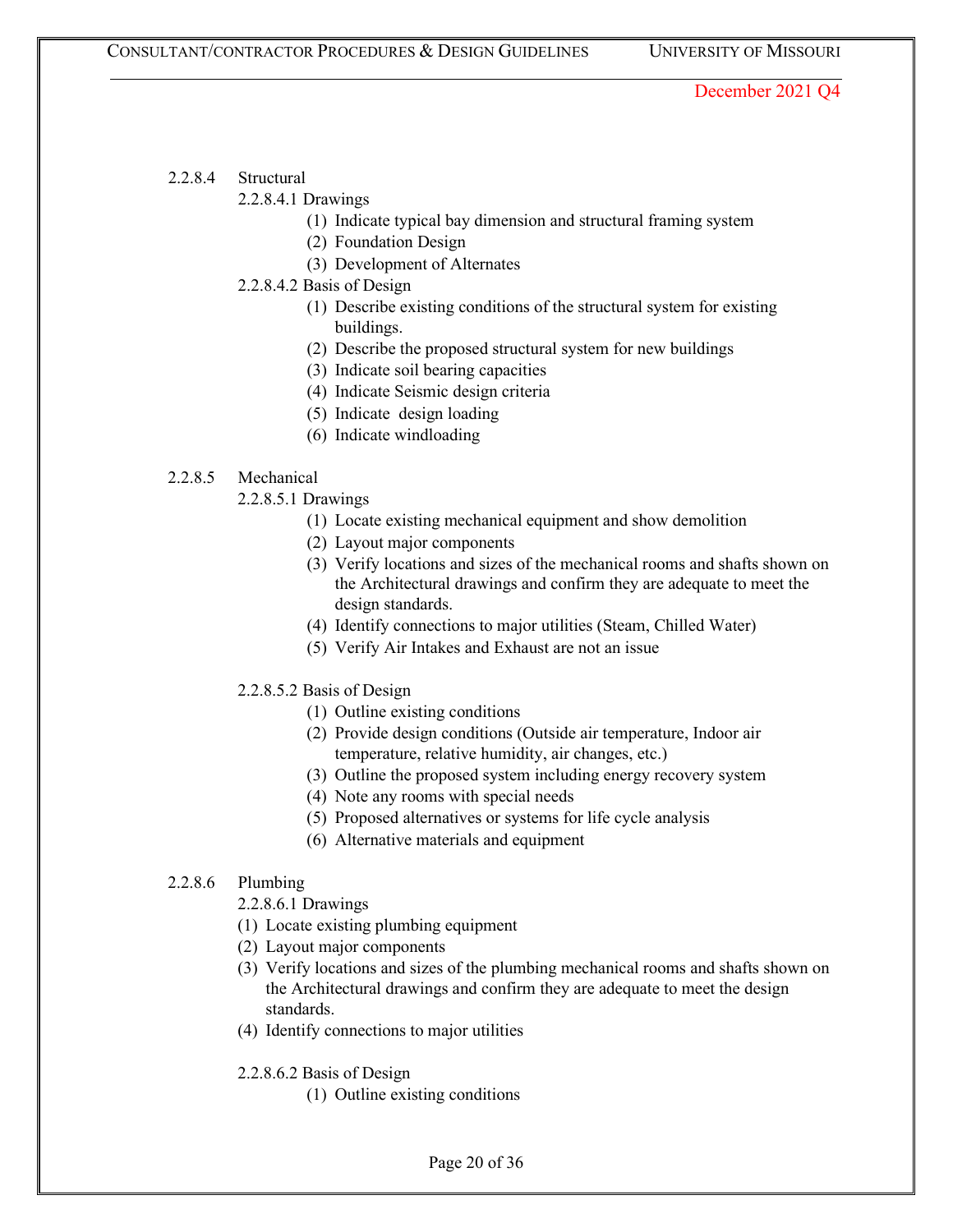- (2) Outline proposed systems including compressed air, natural gas, etc.
- (3) Alternative materials and equipment
- 2.2.8.7 Fire Protection

2.2.8.7.1 Drawings

- (1) Locate existing fire protection equipment or systems
- (2) Lay out major equipment
- 2.2.8.7.2 Basis of Design
	- (1) Outline present conditions
	- (2) Define requirements for fire protection
	- (3) Describe overall system concepts
	- (4) Alternative materials or equipment

#### 2.2.8.8 Electrical

- 2.2.8.8.1 Drawings
	- (1) Locate existing connections to utility and transformer location
	- (2) Locate existing secondary distribution equipment and connections
	- (3) Locate existing communications systems equipment
	- (4) Locate existing fire alarm equipment
	- (5) Layout major components of the existing systems including power, communications and fire alarm systems.
	- (6) Layout major components of proposed systems including power, communications and fire alarm systems.
	- (7) Verify locations and sizes of the electrical and communications rooms and shafts shown on the Architectural drawings and confirm they are adequate to meet the design standards
- 2.2.8.8.2 Basis of Design
	- (1) Outline existing conditions
	- (2) Outline the proposed system
	- (3) Note any rooms with special needs
	- (4) Proposed alternatives or systems for life cycle analysis
	- (5) Alternative materials and equipment
- 2.2.8.9 Cost Provide Cost analysis in the Basis of Design
	- 2.2.8.9.1 Submit a written quantitative estimate of construction developed from the completed schematic plans and outline specifications.
	- 2.2.8.9.2 Break down the construction estimate into the major architectural, civil, structural, mechanical, and electrical building components by labor and material for major divisions of work.
	- 2.2.8.9.3 Include and identify your design contingency.
- 2.2.8.10 Schedule Provide schedule in the Basis of Design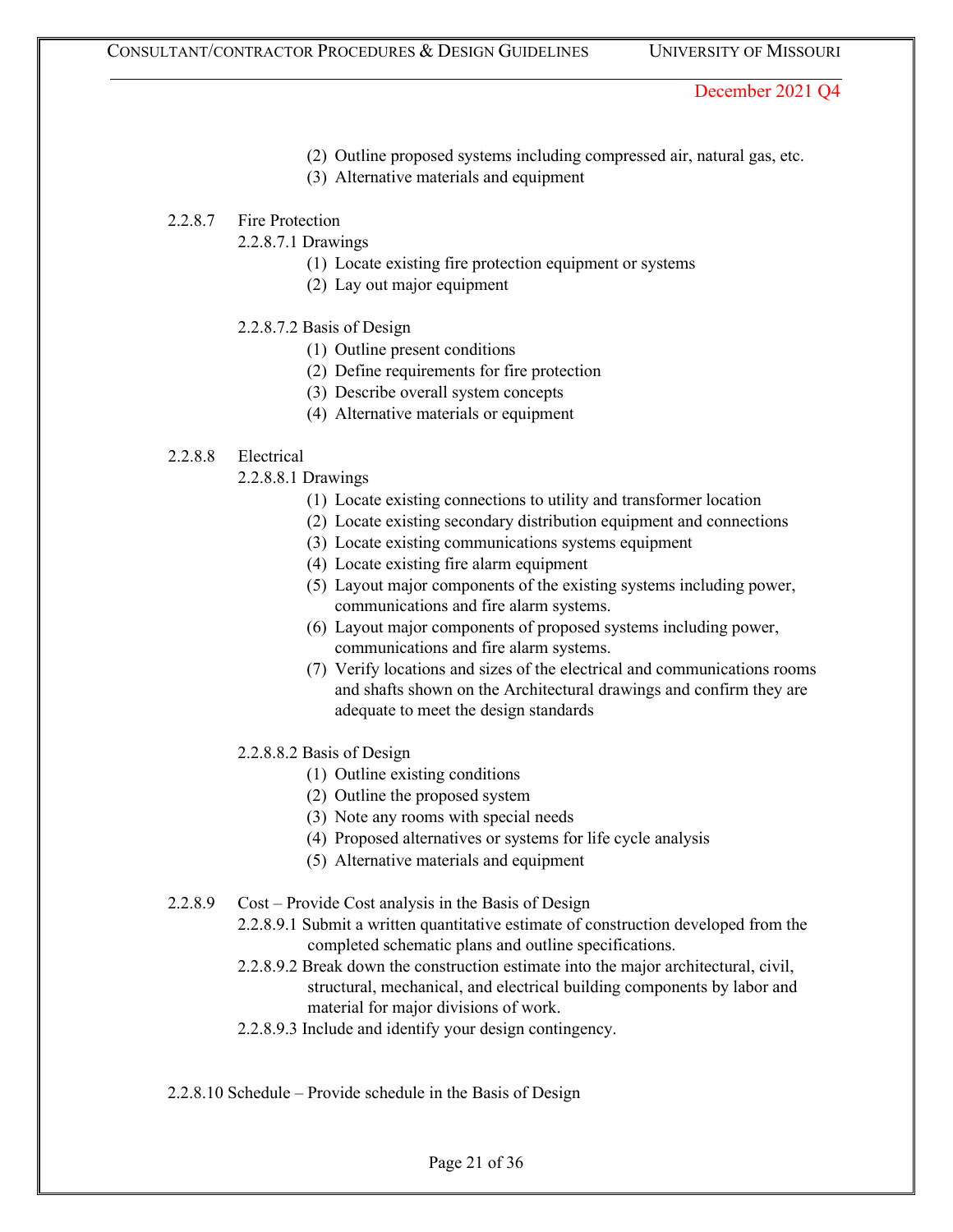2.2.8.11 Design Standards – Document any University Design Standard that will not be met and an explanation why it isn't possible to meet the standard.

### **2.2.9 DESIGN DEVELOPMENT SUBMITTAL (35%)**

For the Design Development Submittal, all documentation must be a minimum 35% complete, be coordinated with similar activities in other disciplines and address all remarks from Schematic Design Phase. Where an outline specification is required, show only the section numbers with section titles that will be required based upon the anticipated design. Specifications must use University approved CSI format.

The following is the basis for the Design Development Phase Submission. The Project Manager may require additional information or may waive some of these requirements based on the scope of the project:

#### 2.2.9.1 Code

2.2.9.1.1 Drawings

(1) Show info listed in the Code Compliance Report (section 2.1.2.9) including fire walls, fire areas, smoke zones, travel distance, area of refuge, etc.

2.2.9.1.2 Basis of Design

(1) Provide Code Compliance Report as required in Section 2.1.2.9

### 2.2.9.2 Site/Landscape

- 2.2.9.2.1 Drawings
	- (1) Existing Site Plan
		- a. Major Landscaping
		- b. Site Features and conditions (Existing contours, easements, setbacks, utilities, etc.)
		- c. Pave Surfaces (Streets, Sidewalks, etc)
		- d. Existing Buildings
		- e. Other Elements
	- (2) Proposed Site Plan
		- a. Existing site Information
		- b. Proposed Building (with spot elevations)
		- c. Proposed contours
		- d. Key Design Elements
		- e. Major landscaping
		- f. Concept plan for drainage and grading
		- g. Proposed utilities
		- h. Vehicular access routes
		- i. Pedestrian access routes
		- j. Service Areas
		- k. Project Limits/Phasing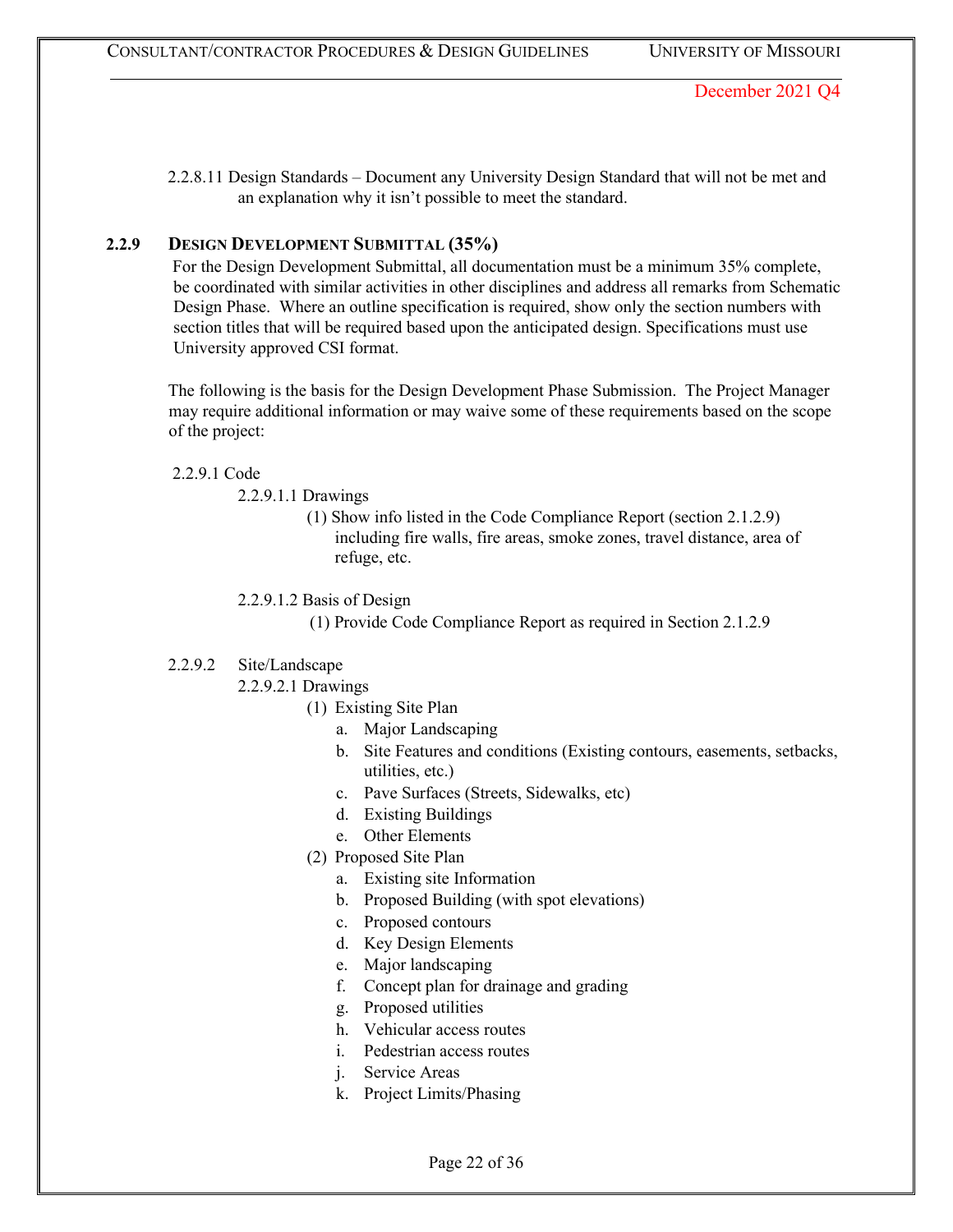- l. Site Access per ADA Standards
- (3) Demolition Plan
	- a. Erosion Control Measures
	- b. Tree Protection
- (4) Alternate Schemes
- 2.2.9.2.2 Basis of Design Report
	- (1) Establish Final Scope
	- (2) Analysis/Description of Conceptual Design Solutions
	- (3) Site Utilities Design Calculations for all site utilities
	- (4) Storm Water Management Report
	- (5) Erosion Control Report
	- (6) Site Lighting Photo Metrics and Calculations
	- (7) Alternative materials, systems, and equipment
- 2.2.9.2.3 Manual
- (1) Develop outline specifications
- (2) Provide material info as needed
- 2.2.9.3 Architectural
	- 2.2.9.3.1 Drawings
		- (1) Dimensioned Floor Plan of each level with structural grid (Including room names, dimensions, floor elevation, mechanical rooms, electrical room, telecom rooms, shafts, partition locations, janitor closets, vertical transportation, etc. All fire walls, smoke zones etc shall be shown.)
		- (2) Provide a Demolition Plan for each floor showing work to be removed. For roof demolition plan identify existing components and methods of attachment – provide photos of existing conditions.
		- (3) Roofing Plan (show all proposed or existing drains, indicate slope [high to low] with direction arrows, show all new or existing equipment, show all significant roof penetrations and structures, show roof access, and typical roofing sections identifying materials. )
		- (4) Reflected Ceiling Plan for each Floor
		- (5) Interiors
			- a. Indicate Materials and Finishes
		- (6) Building Exterior Elevations
			- e. Indicate surface material for all areas
			- f. Indicate finish grades
			- g. Demonstrate building accessibility
			- h. Indicate floor elevations above and below grade
			- i. Indicate any significant site features in close proximity to the building.
			- j. Indicate any exterior equipment
			- k. Show all stairs, ramps, railings, etc.
			- l. Existing and new work clearly identified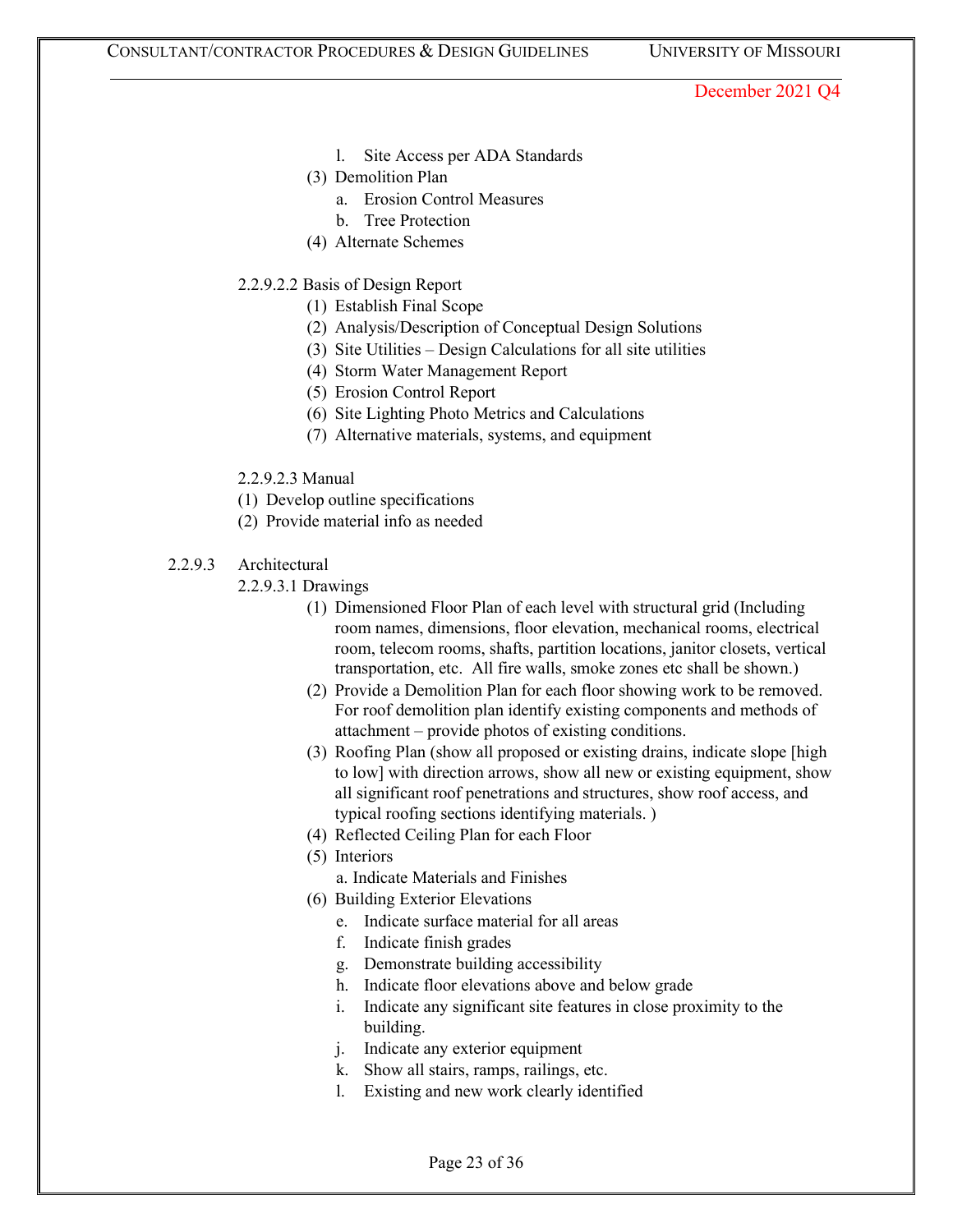- (8) Interior Elevations
	- a. Building Interior elevations of typical spaces, areas of special interest, and areas of special complexity.
- (9) Building Sections
	- a. Set floor to floor dimensions
	- b. Establish floor elevations
	- c. Wall sections (at windows, solid walls, parapets, finished grades and footings, etc.)
	- d. Stairways
	- e. Elevators
	- f. Utility coordination cross sections
- (10) Detail Sections
	- a. One section for each type of wall construction
- 2.2.9.3.2 Basis of Design Report
	- (1) Area Analysis
	- (2) Gross Area Tabulations for net and gross design areas per floor
	- (3) Percentage of glass vs. gross wall area
	- (4) Provide Outline method of reroofing
	- (5) Provide narrative report discussing major design features and options (reroof)
	- (6) Alternative materials, systems, and equipment
- 2.2.9.3.3 Manual
	- (1) Develop outline specifications
	- (2) Provide material info as needed
- 2.2.9.4 Structural
	- 2.2.9.4.1 Drawings
		- (1) Conceptual Design
		- (2) Floor Plans (each level) and Roof Framing Plan
			- a. Fixed Colum reference lines
			- b. Basic Structural system and dimensions
			- c. Bearing Walls
			- d. Major bracing locations
			- e. Indicate typical bay dimension
			- f. Preliminary sizing of major components
			- g. Identify all framing members
			- h. Girders, beams, joists
		- (3) Structural Foundation Design
			- a. Footings
			- b. Foundation Walls
			- c. Grade Beams
		- (4) Details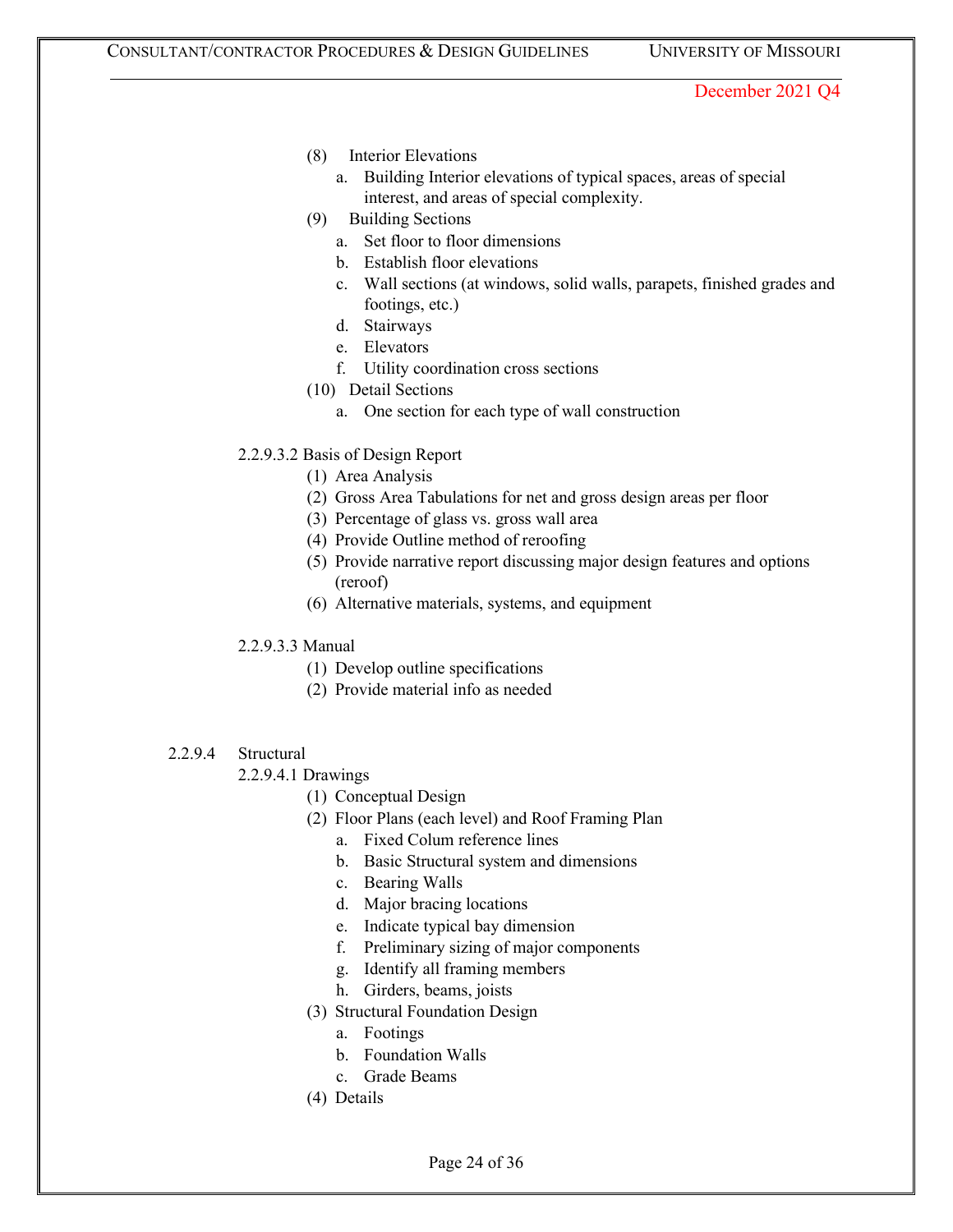- a. Foundation Details
- b. Typical framing details
- c. Sub drainage
- d. Waterproofing/Dampproofing
- 2.2.9.4.2 Basis of Design
	- (1) Comparative cost analysis of at least two structural systems
	- (2) Provide Live Loads, Wind Loads and Seismic Criteria used for structural design
	- (3) Provide design bearing/support capacity (soil bearing, pile capacity, caisson capacity) for foundation system geo-tech design criteria for shallow and deep foundations and earth structures.
	- (4) Describe the recommended structural system for new buildings
- 2.2.9.4.3 Manual
	- (1) Develop outline specifications
	- (2) Provide material info as needed
- 2.2.9.5 Mechanical
	- 2.2.9.5.1 Drawings
		- (1) Indicate existing mechanical equipment and all required demolition
		- (2) Demolition Plan for each floor showing all required demolition
		- (3) Indicate service mains, including steam, return, hot water, chilled water, condenser water, etc.
		- (4) Layout major components in equipment rooms; all equipment shall be drawn to scale and clearance shall be shown – scale should be no smaller than  $\frac{1}{4}$ " per 1'-0". Include evaluations to ensure adequate space
		- (5) Schedules Preliminary equipment capacities
		- (6) Floor Plan of each level showing major ductwork, zoning and shafts major ductwork should be drawn double line
		- (7) Floor Plan of each level showing major piping
		- (8) Provide Floor Plans for laboratories show room pressurization for each space and the offset required.
		- (9) Provide air and water flow diagrams for supply and exhaust air, and water distribution systems. Diagrams are to indicate flow rates in mains and branches to assist in balancing.
	- 2.2.9.5.2 Basis of Design
		- (1) Block Load calculation for space cooling and heating (must include all inputs and outputs)
		- (2) Energy Analysis for at least three HVAC systems
		- (3) Energy Recovery Analysis
		- (4) Energy Conservation Analysis
		- (5) Connected Load Analysis
		- (6) Wind analysis for intakes and exhaust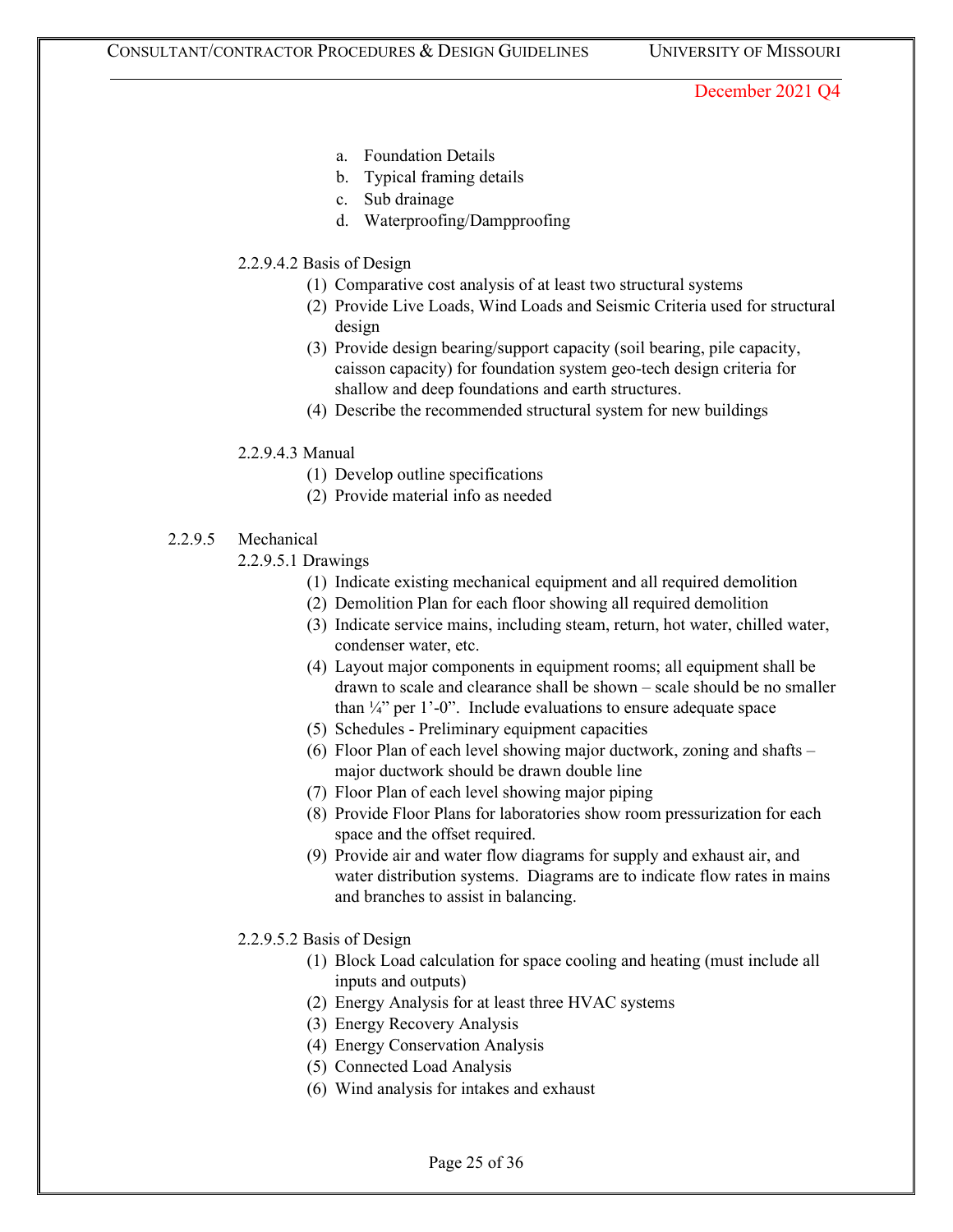- (7) HVAC Load Calculations including ASHRAE 62.1 Ventilation calcs.
- (8) Plant analysis and loads
- (9) Proposed alternatives or systems for life cycle analysis
- 2.2.9.5.3 Manual
	- (1) Develop outline specifications
	- (2) Provide equipment cut sheets
	- (3) Provide material info as needed

#### 2.2.12.6 Plumbing

2.2.9.6.1 Drawings

- (1) Indicate existing plumbing equipment
- (2) Layout major components in equipment rooms; all equipment shall be drawn to scale and clearance shall be shown
- (3) Schedules Preliminary equipment capacities
- (4) Floor Plan of each floor (show all plumbing fixtures, piping mains (sanitary, storm, potable, non-potable, sprinkler, gases, etc. and shafts
- (5) Show location of water, sanitary, storm and fire services to the building
- (6) Identify connections to major utilities

#### 2.2.9.6.2 Basis of Design

- (1) Plumbing load calcs for all systems including but not limited to (domestic cold water, hot water, sanitary sewer, soft water, compressed air, vacuum, natural gas, etc.)
- (2) Alternative materials and equipment
- 2.2.9.6.3 Manual
	- (1) Develop outline specifications
	- (2) Provide equipment cut sheets
	- (3) Provide material info as needed

### 2.2.9.7 Fire Protection

### 2.2.9.7.1 Drawings

- (1) Indicate existing fire protection equipment or systems
- (2) Layout major components in equipment rooms; all equipment shall be drawn to scale and clearance shall be shown
- (3) Floor Plan (each level) showing occupancy hazard classifications and coverage requirement
- (4) Show all fire mains and standpipes
- 2.2.9.7.2 Basis of Design
	- (1) Water flow test data
	- (2) Description of system(s)
	- (3) Hydraulic Calculation for system sizing
	- (4) Alternative materials or equipment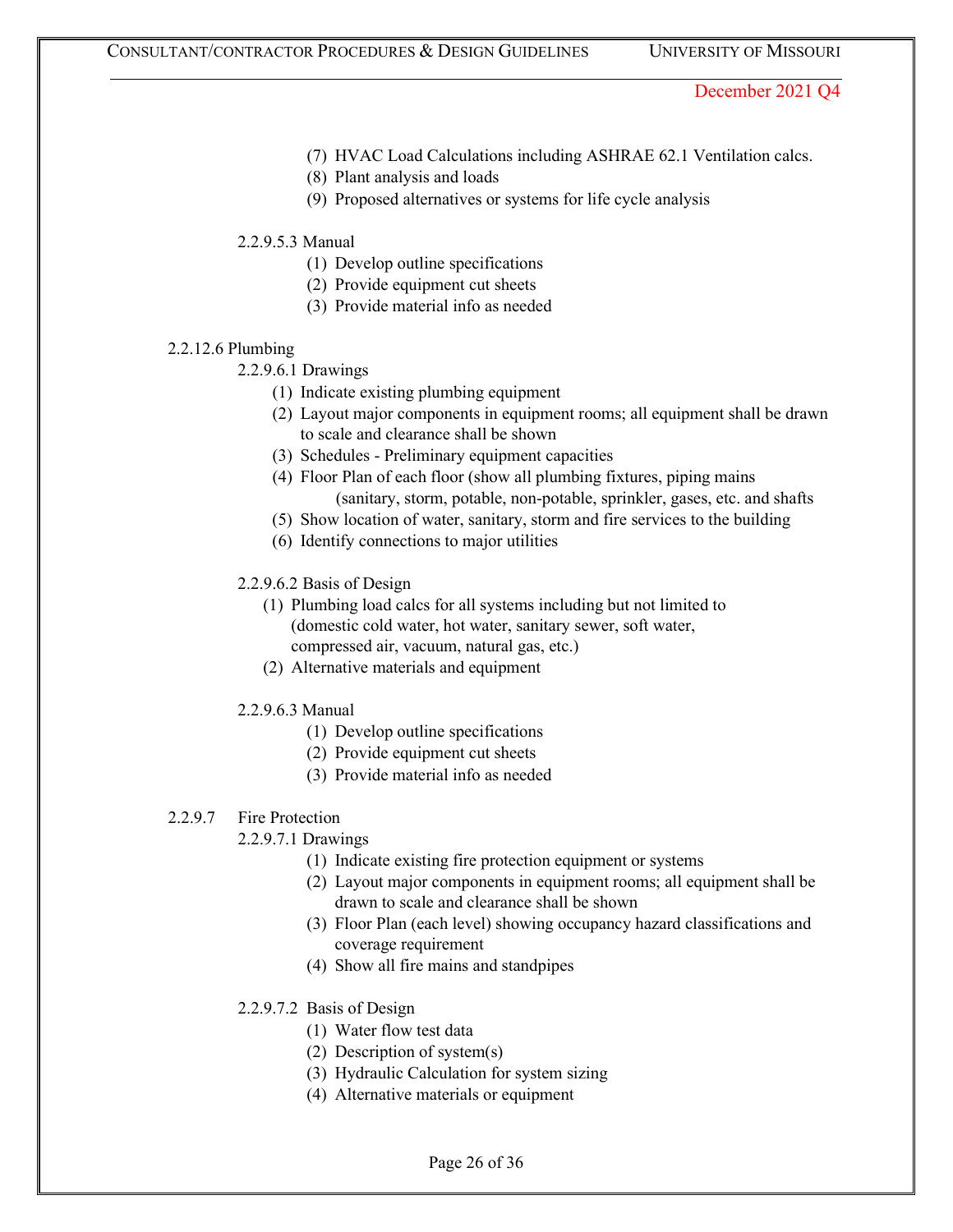2.2.9.7.3 Manual

- (1) Develop outline specifications
- (2) Provide equipment cut sheets
- (3) Provide material info as needed

### 2.2.9.8 Electrical

- 2.2.9.8.1 Drawings
	- (1) Indicate transformer location
	- (2) Demolition Plans Show floor plan of each floor with all required demolition.
		- (2) Layout major components of the existing systems including power, emergency power, communications and fire alarm systems. All equipment shall be drawn to scale and clearance shall be shown.
		- (3) Layout major components of new systems including power, communications and fire alarm systems. All equipment shall be drawn to scale and include required clearances.
		- (4) Floor Plan of each level showing power receptacles, J-boxes, occupancy sensors, exit lights, fire alarm devices
		- (5) Floor Plan of each level showing exit lights and fire alarm devices
		- (6) Floor Plan of each level showing telecom
		- (7) Ceiling Plan of each level showing light fixtures
		- (8) Provide single line electrical distribution diagrams showing primary service to substations and secondary service to distribution switchboards, motor control center, and panel boards for power and lighting. Show all conduit sizes and the size and number of conductors. Provide for both existing and new electrical system
		- (9) One line riser diagram of Fire Alarm System
		- (10) Light fixture schedule
		- (11) Indicate the point of connection to external utilities, i.e., high voltage, telephone, and signal systems.

### 2.2.9.8.2 Basis of Design

- (1) Electrical Plant Analysis including all load calculations
- (2) Criteria for lighting used and lighting Photo Metrics for all spaces
- (3) Criteria for electrical system
- (4) Proposed alternatives or systems for life cycle analysis
- (5) Alternative materials and equipment
- 2.2.9.8.3 Manual
	- (1) Develop outline specifications
	- (2) Provide equipment cut sheets
	- (3) Provide material info as needed

#### 2.2.9.9 Energy Analysis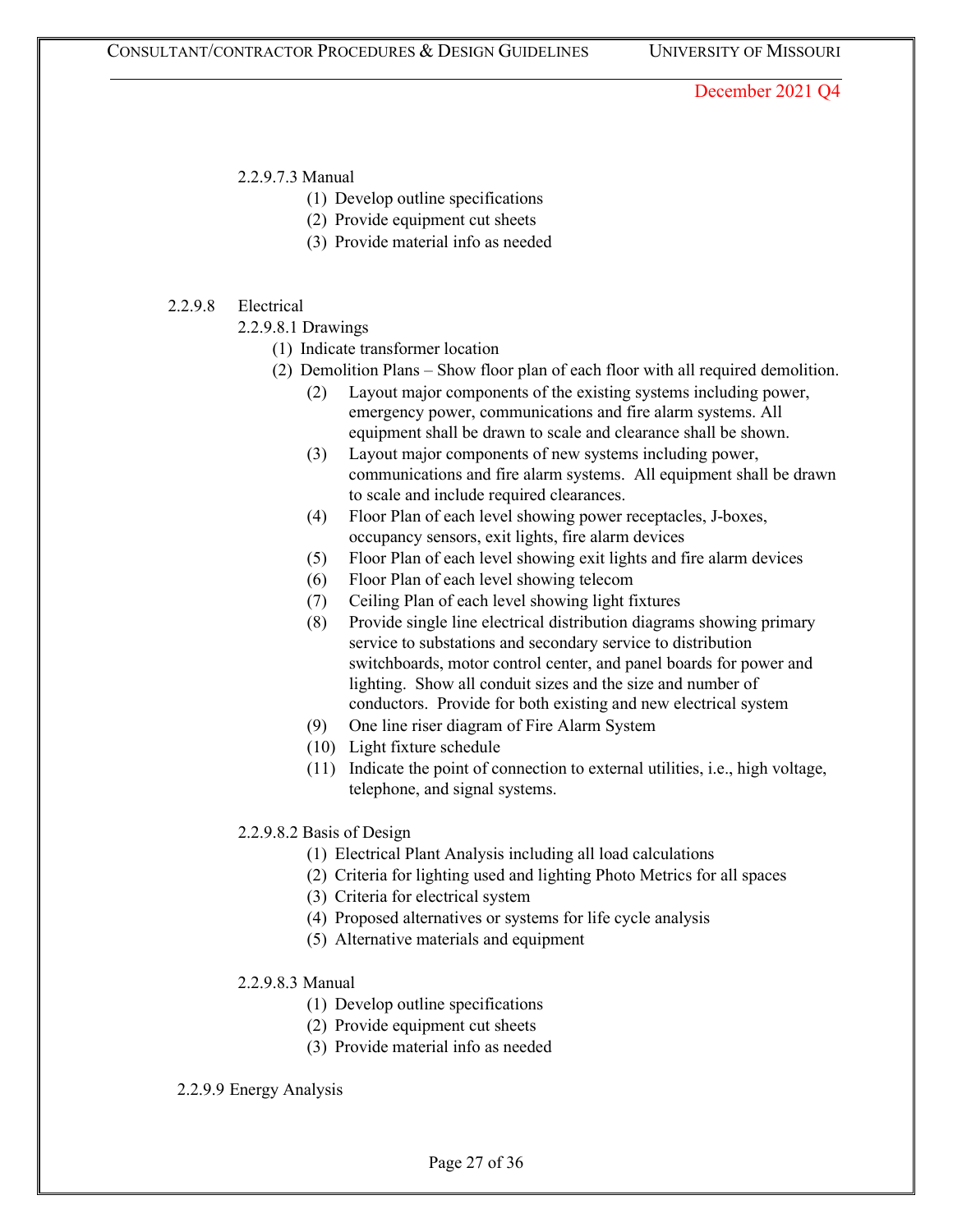- 2.2.9.9.1 Building Envelop Analysis
	- (1) Recommendations for overall building envelop
		- (2) Review of thermal vapor flow and moisture
			- (3) Recommendation for vapor barriers
			- (4) Recommendation for vapor isolation
				- (5) ASHRAE 90.1 analysis
- 2.2.9.9.2 Energy Study
	- (1) ASHRAE 90.1 HVAC calculations
	- (2) ASHRAE 90.1 Electrical Calculations
- 2.2.9.10 Cost Provide Cost analysis in the Basis of Design
	- 2.2.9.10.1 Submit a written quantitative estimate of construction developed from the completed design development plans and outline specifications.
	- 2.2.9.10.2 Break down the construction estimate into the major architectural, civil, structural, mechanical, and electrical building components by labor and material for major divisions of work.
	- 2.2.9.10.3Show estimated contractor overhead and profit, unit costs applied and materials and labor quantities.
	- 2.2.9.10.4 Include and identify your design contingency.

2.2.9.11 Schedule – Provide schedule in the Basis of Design

2.2.9.11.1 Provide a construction-phasing schedule in bar chart and/or outline narrative form.

### **2.2.10 CONSTRUCTION DOCUMENT SUBMITTAL (100%)**

For the 100% Construction Document Submittal, all documentation must be 100% complete, be coordinated with similar activities in other disciplines and address all remarks from previous submittals. The agreement may require additional Construction Document submittals at 50%, 75%, etc. Those documents must be completed to the percentage indicated.

The following is the basis for the 100% Construction Document Submission. The Project Manager may require additional information or may waive some of these requirements based on the scope of the project:

2.2.10.1 Code

2.2.10.1.1 Drawings

(1) Show info listed in the Code Compliance Report (section 2.1.2.9) including fire walls, fire areas, smoke zones, travel distance, area of refuge, etc.

2.2.10.1.2 Basis of Design

(1) Provide Code Compliance Report as required in Section 2.1.2.9

2.2.10.2 Site/Landscape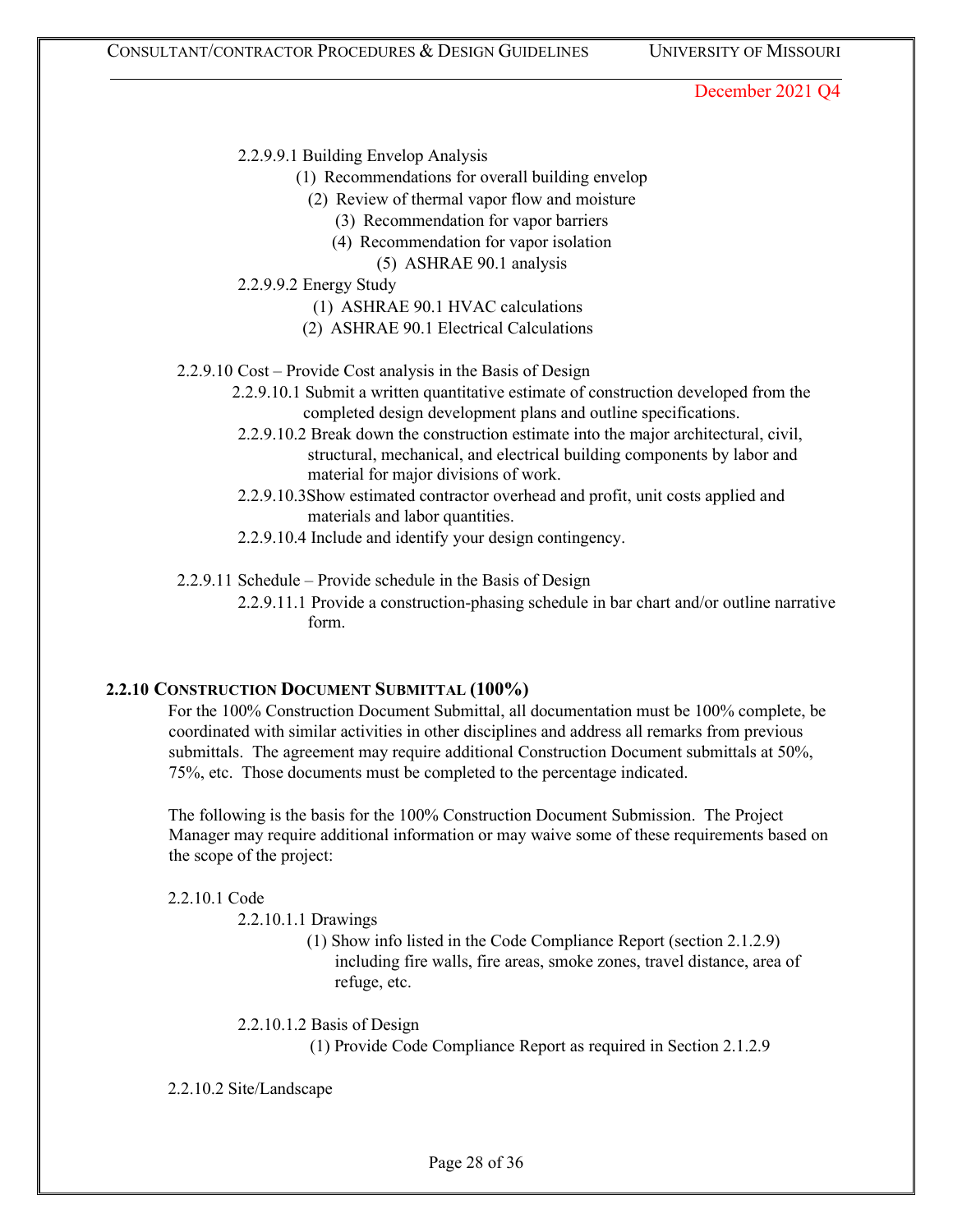### 2.2.10.2.1 Drawings

### (1) Existing Site Plan

- a. Major Landscaping
- b. Site Features and conditions (Existing contours, easements, setbacks, utilities, etc.)
- c. Pave Surfaces (Streets, Sidewalks, etc)
- d. Existing Buildings
- e. Other Elements
- (2) New Site Plan
	- a. Existing site Information
	- b. Building Footprint and elevations
	- c. Contours
	- d. Key Design Elements
	- e. Major landscaping
	- f. Drainage and grading Plan
	- g. Vehicular access routes
	- h. Pedestrian access routes
	- i. Service Areas
	- j. Project Limits/Phasing
	- k. Site Access per ADA Standards
	- l. Parking
	- m. Project construction limits, construction fencing, and contractor access will be clearly shown on the site plan drawings. Included will be any required tree protection
- (3) Demolition Plan
	- a. Erosion Control Measures
	- b. Tree Protection
	- c. Structures
- (4) Landscape Plan and Details
- (5) Utility Plan and Details (6) Profiles of all utilities and roads
- (7) Details Utilities, Paving, etc.

# 2.2.10.2.2 Basis of Design

- (1) Final Scope
- (2) Analysis/Description of Design Solutions
- (3) Site Utilities Design Calculations for all site utilities
- (4) Storm Water Management Report
- (5) Erosion Control Report
- (6) Site Lighting Photo Metrics and Calculations
- (7) Alternative materials, systems, and equipment
- 2.1.10.2.3Manual
	- (1) Detailed Specifications

### 2.2.10.3 Architectural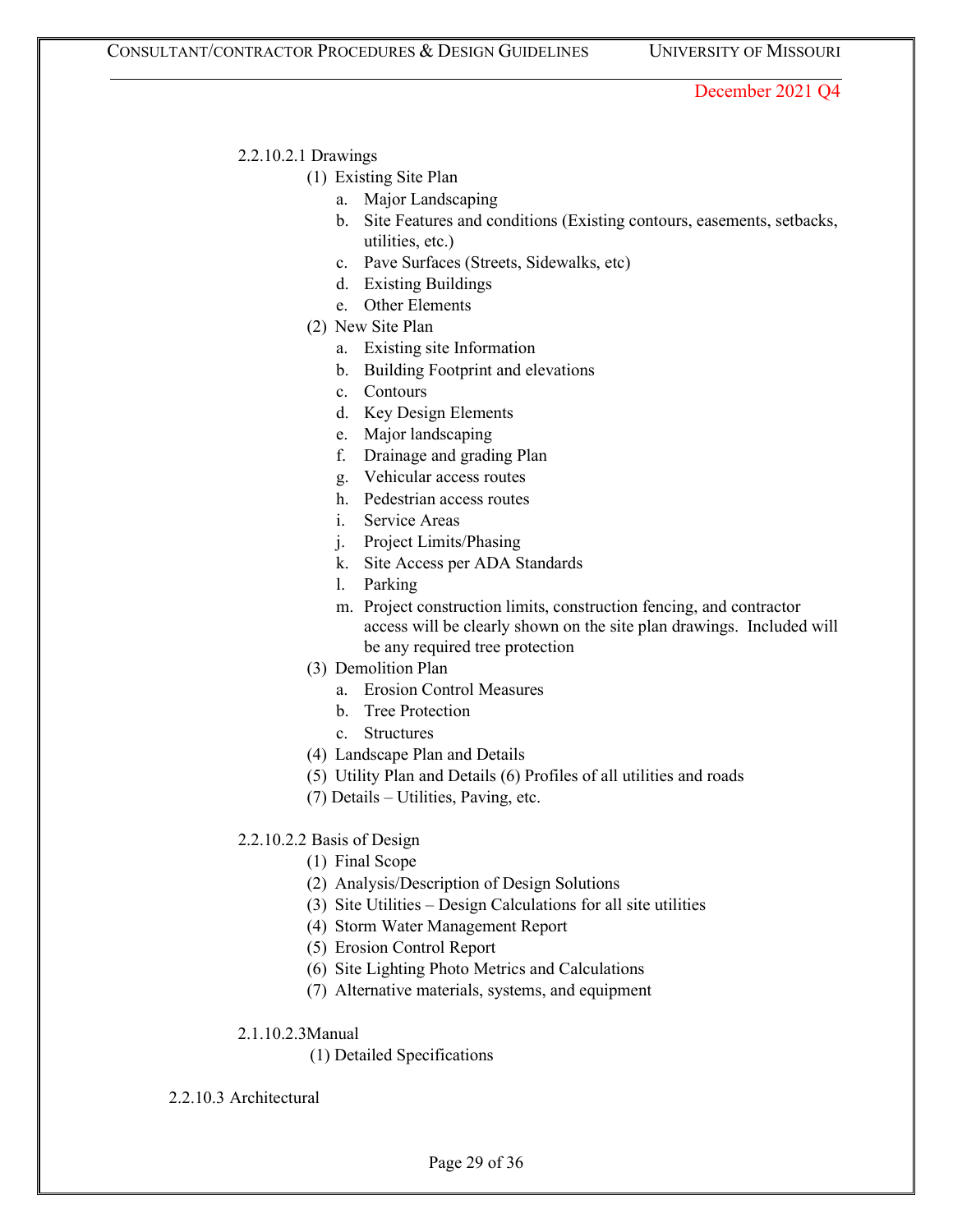### 2.2.10.3.1 Drawings

- (1) Dimensioned Floor Plan of each level with structural grid (Including room names, dimensions, floor elevation, mechanical rooms, electrical room, telecom rooms, shafts, partition locations, janitor closets, vertical transportation, etc. All fire walls, smoke zones etc shall be shown.)
- (2) Provide a Demolition Plan for each floor showing work to be removed. For roof demolition plan identify existing components and methods of attachment – provide photos of existing conditions.
- (3) Roofing Plans shall include all features and elements of the roof. Show all new and/or existing drains, indicate slope [high to low] with direction arrows, show all new or existing equipment, show all significant roof penetrations and structures, show roof access, and roofing sections identifying all materials. On reroofing projects, clearly indicate items to be demolished and/or removed, existing materials to remain and new materials and construction. The following items should be shown on the roof plans, accurately located, and drawn to scale. a. Mechanical units, exhaust fans, vents
	- b. Piping, conduit, and related supports
	- c. Roof walkways, screens, hatches, and ladders.
	- d. Roof drains, overflow drains, and scuppers
	- e. Miscellaneous penetrations
	- f. Expansion joints and area divided curbs
	- g. Gutters and downspouts
	- h. Valley, ridges, saddles and crickets
- (4) Roof Plan Details shall include complete details of roof system and components:
	- a. Each roof perimeter condition
	- b. Each penetration condition, including vent flashing
	- c. Each roof-related sheet metal fabrication
	- d. Equipment curbs, skylight curbs, and roof hatches
	- e. Roof expansion joints and area dividers
	- f. Piping  $&$  equipment supports\
	- g. Typical roof drain and overflow drain including sumps and flashings
	- h. Scuppers
	- i. Flashing details including roof deck and wall substrate and other adjacent materials; insulation including separate layers and vapor retarders; roof and flashing membrane; cant strips; flashing attachment; counterflashing and reglets; sealants; wood nailers and blocking, including adequate attachment
- (5) Reflected Ceiling Plan for each Floor Show ceiling grid layout, coffers, drop soffits and changes in height, light fixtures, HVAC diffusers, sprinklers, speakers, smoke detectors, etc.
- (6) Interiors
	- a. Indicate Materials and Finishes
	- b. Details of interior and exterior doors, windows, toilet partitions, etc.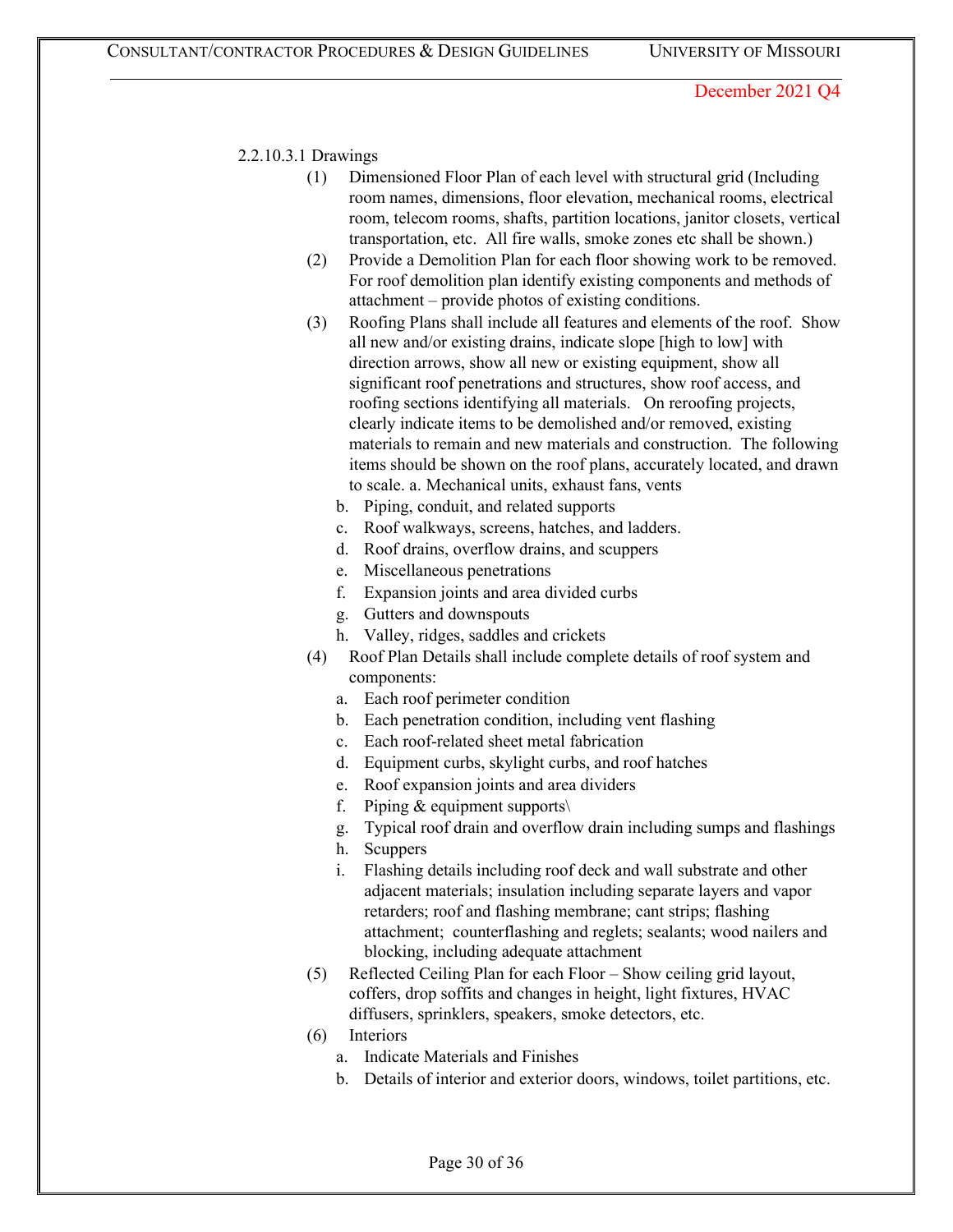- (7) Schedules
	- a. Finish Schedule- Indicate finishes for all spaces including textures, colors, etc, give ceiling heights for each space, use university assigned room numbers
	- b. Door Schedules give location, type, size , material, hardware information, and fire rating
	- c. Window Schedule Type, size, material, lintel requirements, and elevation of each window
- (8) Building Exterior Elevations
	- a. Indicate surface material for all areas
		- b. Indicate finish grades
		- c. Demonstrate building accessibility
	- d. Indicate floor elevations above and below grade
	- e. Indicate any significant site features in close proximity
		- to the building.
		- f. Indicate all expansion and control joints
			- g. Indicate any exterior equipment
			- h. Show all stairs, ramps, railings, etc.
		- i. Existing and new work clearly identified
- (9) Interior Elevations
	- a. Building Interior elevations of typical spaces, areas of special interest, and areas of special complexity.
- (10) Building Sections
	- a. Minimum of one longitudinal and one transverse section
	- b. Floor elevations
	- c. Floor to floor dimensions
	- d. Indicate ceilings in proper relation to floors
	- e. Method and extent of insulating exterior envelope
	- f. Wall sections (at windows, solid walls, parapets, finished grades and footings, etc.)
	- g. Stairways
	- h. Elevators
	- i. Utility coordination cross sections for all congested areas
- 2.2.10.3.2 Basis of Design Report
	- (1) Area Analysis
	- (2) Gross Area Tabulations for net and gross design areas per floor
	- (3) ASHRAE 90.1 Calculations
	- (4) Provide narrative report discussing major design features (reroof)
	- (5) Alternative materials, systems, and equipment
- 2.2.10.3.3 Manual
	- (1) Detailed Specifications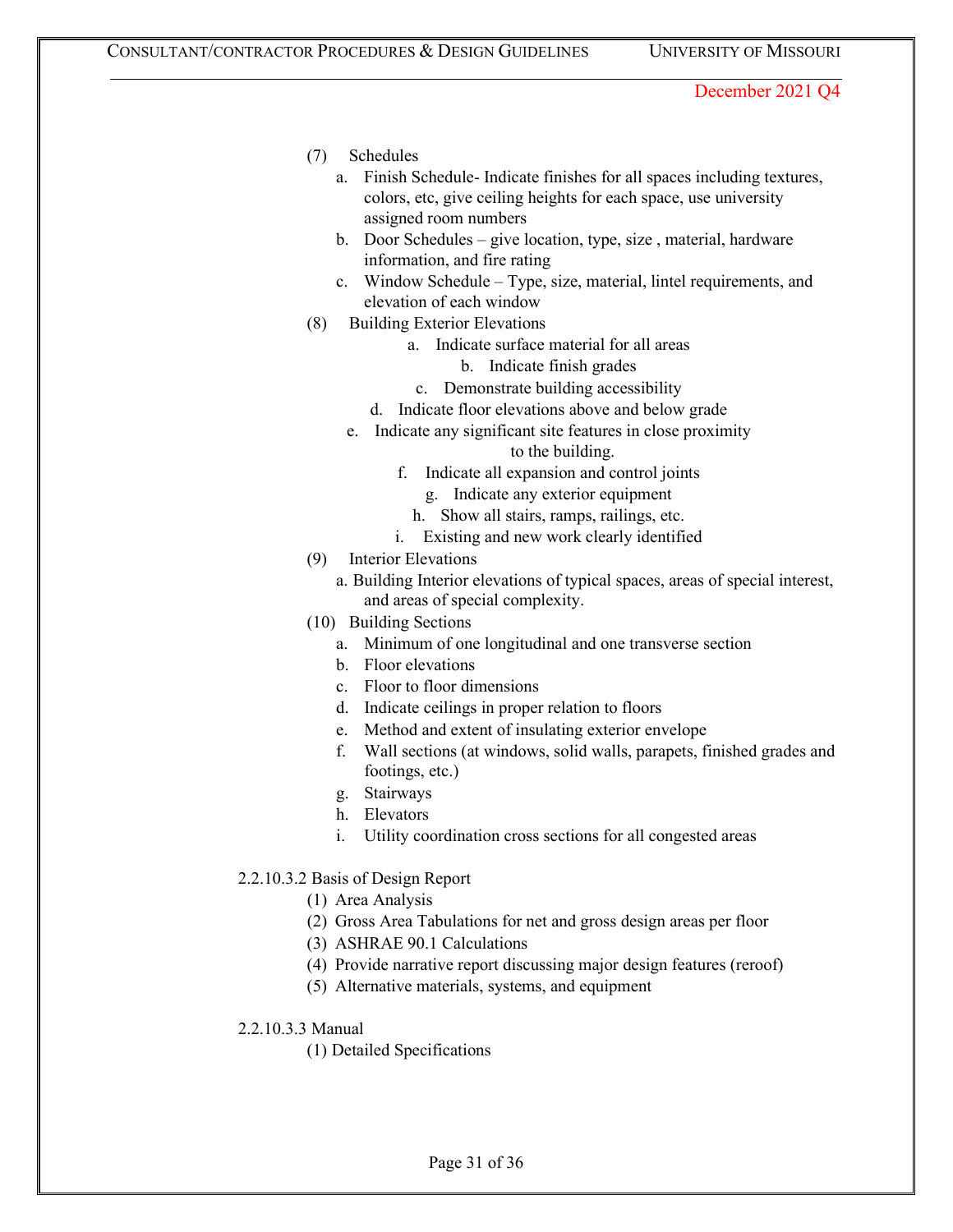#### 2.2.10.4 Structural

2.2.10.4.1 Drawings – Structural Drawings shall provide complete details of all structural components so that no additional structural design will be required for the preparation of the shop drawings except for standard connection details and fabrication calculations.

# (1) Structural Floor Plans, each level and Roof Framing Plan

- a. Fixed Colum reference lines
- b. Basic Structural system and dimensions
- c. Bearing Walls
- d. Major bracing locations
- e. Indicate typical bay dimension
- f. Sizing of major components
- g. Identify all framing members Girders, beams, joists
- (2) Structural Foundation Design
	- a. Footings
	- b. Foundation Walls
	- c. Grade Beams
- (3) Sections
	- a. Typical sections of floor and roof systems, identify materials, thickness, depths, etc. Provide appropriate details to define structure.
- (4) Details
	- a. Typical details for openings in floors, walls with limitations clearly noted
	- b. Foundation Details
	- c. Typical framing details
	- d. Sub drainage
	- e. Waterproofing

#### 2.2.10.4.2 Basis of Design

- (1) Describe existing conditions of the structural system for existing buildings.
- (2) Describe the structural system for new buildings
- (3) Provide Live Loads, Wind Loads and Seismic Criteria used for structural design
- (4) Provide design bearing/support capacity (soil bearing, pile capacity, caisson capacity) for foundation system geo-tech design criteria for shallow and deep foundations and earth structures
- (5) Provide material info as needed

### 2.2.10.4.3 Manual

(1) Detailed specifications

#### 2.2.10.5 Mechanical

# 2.2.10.5.1 Drawings

(1) Indicate existing mechanical equipment and all required demolition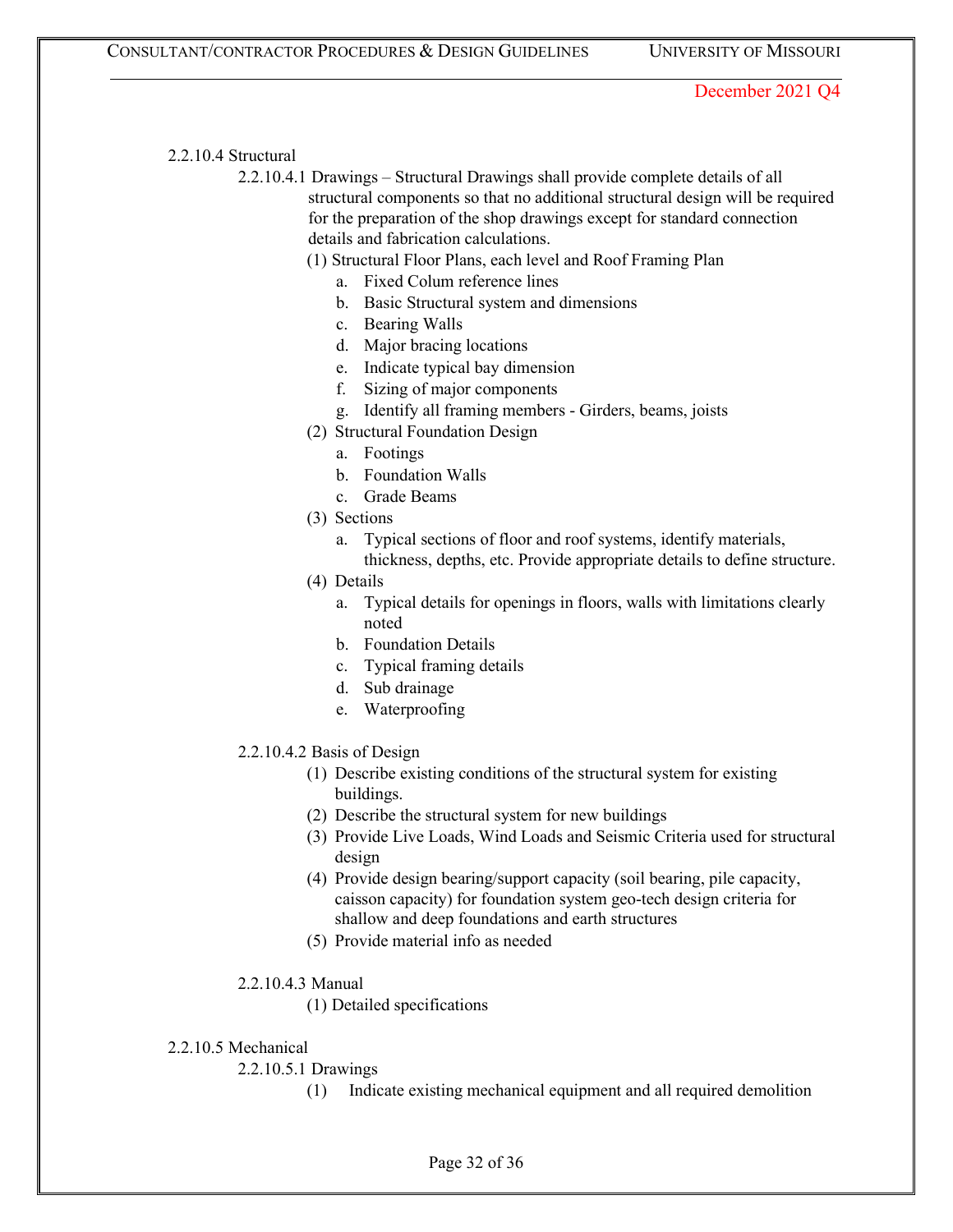- (2) Demolition Plan for each floor showing all required demolition
- (3) Indicate service mains, including steam, return, hot water, chilled water, condenser water, etc.
- (4) Equipment rooms all equipment, ductwork and piping shall be drawn to scale and clearance shall be shown – scale should be no smaller than  $\frac{1}{4}$ " per 1'-0". Include evaluations to ensure adequate space (See design guidelines in Section 3)
- (5) Schedules provide schedules for all mechanical equipment, steam traps, air devices, etc, showing sizes, capacities, HP, CFM, electrical characteristics, locations, features (see design guidelines in Section 3 for more details on schedules)
- (6) Floor Plan of each level showing all ductwork, ductwork should be drawn double line, terminal boxes, dampers, diffuser and associated CFM
- (7) Floor Plan of each level showing all piping and valves
- (8) Provide Floor Plans for laboratories show room pressurization for each space and the offset required.
- (9) Provide air and water flow diagrams for supply and exhaust air, and all water and/or steam, condensate distribution systems. Diagrams are to indicate flow rates in mains and branches to assist in balancing.
- (10) Control schematics for each type of system, point listing, and sequence of operation
- (11) Provide sections as required (and as requested by the Project Manager) to clearly show the Work in 3 dimensions
- 2.2.10.5.2 Basis of Design
	- (1) HVAC Load Calculations including ASHRAE 62.1 Ventilation calcs. (Must include all inputs and outputs)
	- (2) Plant analysis and loads and connected load analysis
	- (3) Energy analysis for systems requested by the PM
	- (4) Energy recovery analysis
	- (5) Energy conservation analysis
	- (6) Proposed alternatives or systems for life cycle analysis
	- (7) Alternative materials and equipment
	- (8) Provide equipment cut sheets
	- (9) Provide material info as needed
- 2.2.10.5.3 Manual
	- (1) Detailed specifications

### 2.2.10.6 Plumbing

- 2.2.10.6.1 Drawings
	- (1) Indicate all existing plumbing equipment and all demolition required
	- (2) Demolition Plan for each floor showing all required demolition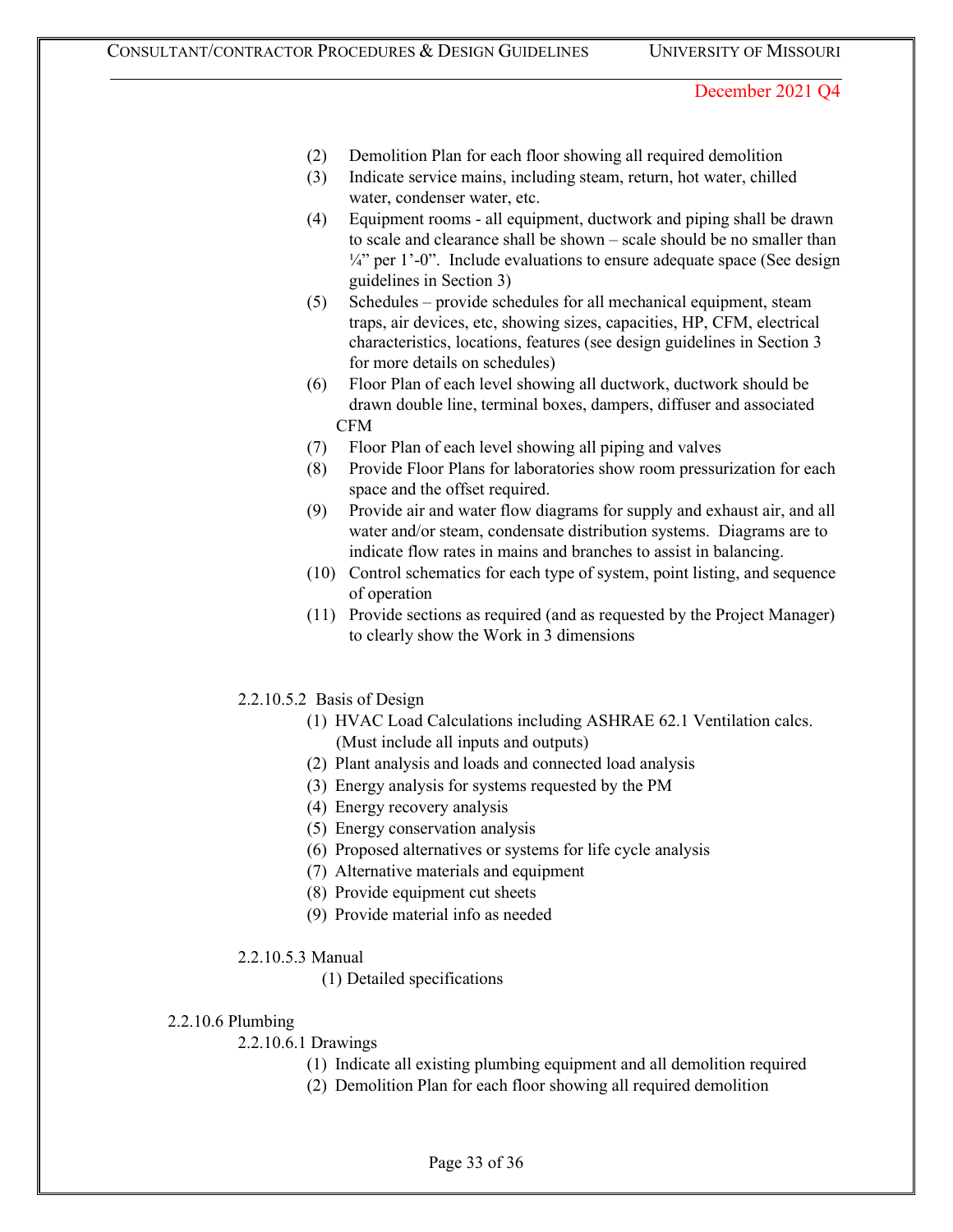- (3) Indicate service mains, including domestic water, fire protection water, sanitary and storm sewer, etc.
- (4) Equipment rooms all equipment, ductwork and piping shall be drawn to scale and clearance shall be shown – scale should be no smaller than  $\frac{1}{4}$ " per 1'-0". Include evaluations to ensure adequate space (See design guidelines in Section 3)
- (5) Schedules provide schedules for all plumbing equipment and fixtures showing sizes, capacities, HP, electrical characteristics, locations, features (see design guidelines in Section 3 for more details on schedules)
- (6) Floor Plan of each level showing all piping, valves, and plumbing fixtures
- (7) Provide water flow diagrams for water distribution systems. Diagrams are to indicate flow rates in mains and branches to assist in balancing.
- (8) Provide riser diagrams for potable water, hot water, sanitary sewer (waste and vent), storm sewer, non-potable water, deionized water, compressed air, vacuum, all gas piping systems, etc
- (9) Provide details of water heaters, heat exchangers showing all piping, valves and accessories.
- 2.2.10.6.2 Basis of Design
	- (1) Plumbing load calcs for all systems including but not limited to (domestic cold water, hot water, sanitary sewer, soft water, compressed air, vacuum, natural gas, etc.)
	- (2) Alternative materials and equipment
	- (3) Equipment cut sheets
- 2.2.10.6.3 Manual
	- (1) Detailed specifications

# 2.2.10.7 Fire Protection

- 2.2.10.7.1 Drawings
	- (1) Indicate existing fire protection equipment or systems
	- (2) Layout all components in equipment rooms; all equipment shall be drawn to scale and clearance shall be shown
	- (3) Floor Plan (each level) showing occupancy hazard classifications and coverage requirement
	- (4) Show all fire mains and standpipes
	- (5) Show location of all valves, flow switches, tamper switch (6) Show drain piping and test location and associated details.
- 2.2.10.7.2 Basis of Design
	- (1) Provide load calculations for system sizing
	- (2) Provide equipment cut sheets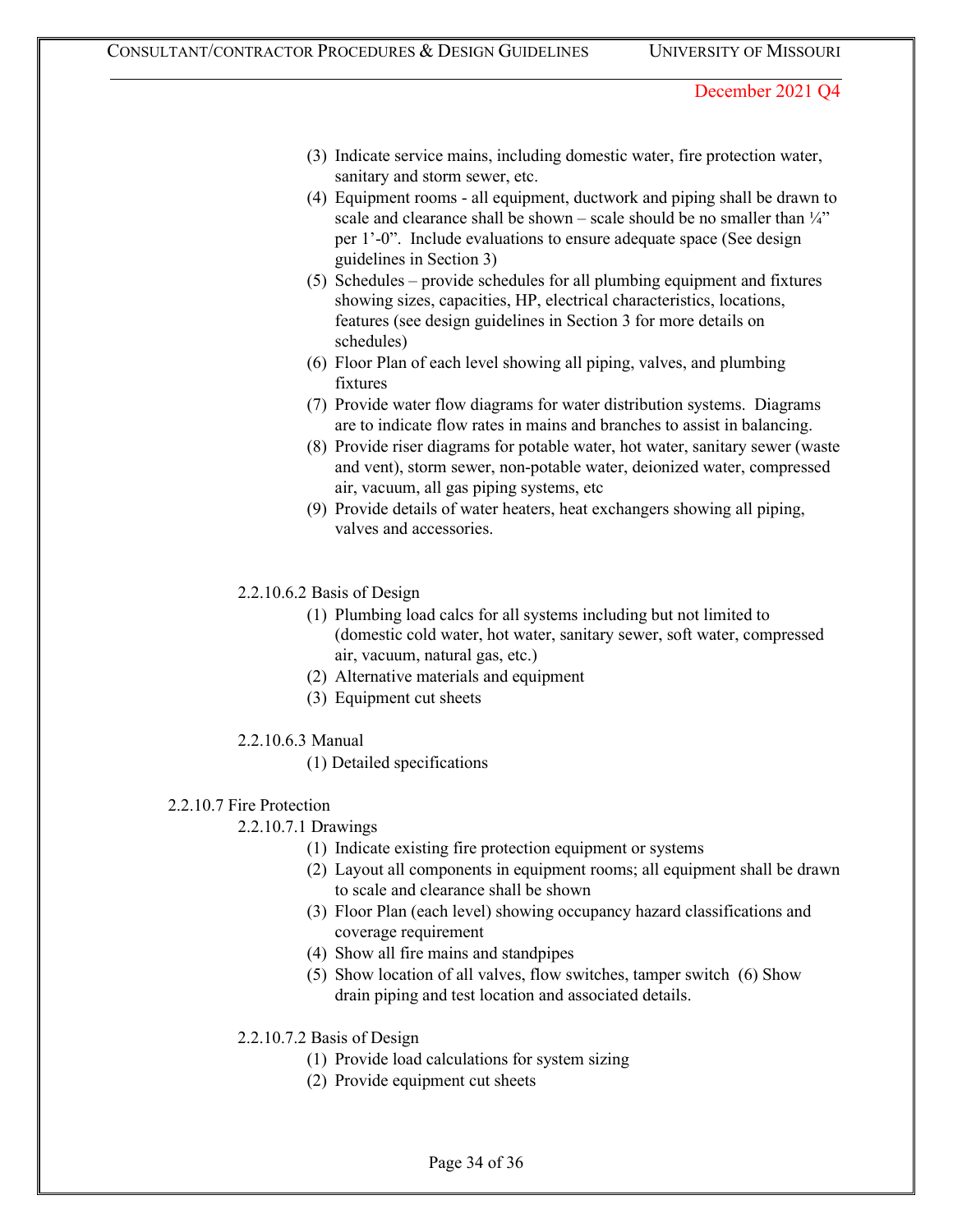(3) Alternative materials or equipment

2.2.10.7.3 Manual

(1) Detailed specifications

### 2.2.10.8 Electrical

2.2.10.8.1 Drawings

- (1) Indicate transformer location
- (2) Demolition Plans Show floor plan of each floor with all required demolition.
- (3) Layout major components of the existing systems including power, emergency power, communications and fire alarm systems. All equipment shall be drawn to scale and clearance shall be shown.
- (4) Layout major components of new systems including power, communications and fire alarm systems. All equipment shall be drawn to scale and include required clearances.
- (5) Power Distribution Plan showing location of incoming service (transformers and primary switches), generators, main switchgear, motor control centers, and panel boards.
- (6) Floor Plan of each level showing power receptacles, J-boxes, occupancy sensors
- (7) Floor Plan of each level showing exit lights and fire alarm devices, control panel and auxiliary panels.
- (7) Floor Plan of each level showing telecom
- (8) Ceiling Plan of each level showing light fixtures
- (9) Provide single line electrical distribution diagrams showing primary service to substations and secondary service to distribution switchboards, motor control center, and panel boards for power and lighting. Show all conduit sizes and the size and number of conductors. Provide for both existing and new electrical system
- (10) One line riser diagram of Fire Alarm System showing all devices including the fire sprinkler flow and tamper switches, etc.
- (11) One line riser diagram for telecom, security and other systems.
- (11) Light fixture schedule include at a minimum: fixture type, lamp and ballast information, reflector, lens and louver information, mounting method, etc.
- (12) Indicate the point of connection to external utilities, i.e., high voltage, telephone, and signal systems.
- (13) Provide Schedules for all panel boards, motor control centers, and distribution panels, main switchgear.
- 2.2.10.8.2 Basis of Design
	- (1) Electrical Plant Analysis including all load calculations
	- (2) Criteria for lighting used and photometric info for all spaces
	- (3) Criteria for electrical system